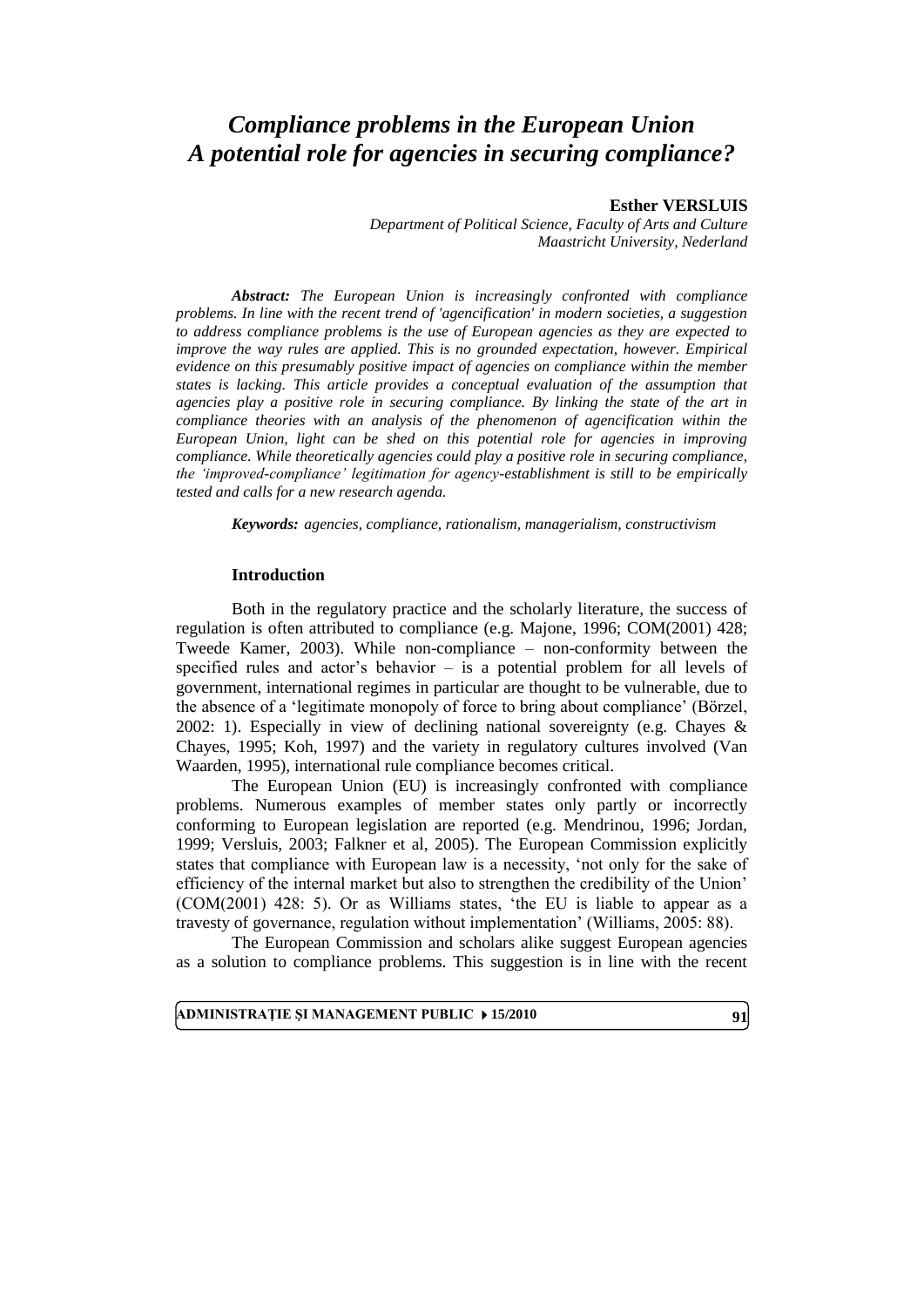'policy fashion' of 'agencification' (Pollitt et al, 2001). Currently there are 19 Community agencies – such as the 'European Environment Agency' and the 'European Food Safety Agency' – with many more in preparation (e.g. in the fields of fisheries control and chemicals). The EU's 'appetite for creating new agencies seems limitless' (Geradin & Petit, 2004: 4). The European Commission expects that agencies 'will improve the way rules are applied and enforced across the Union' (COM(2001) 428: 24). Scholars also assume the added value of agencies in securing compliance (e.g. Kreher, 1997; Vos, 2000; Kelemen, 2002; Faure, 2004; Williams, 2005). Majone argues that agencies 'should be seen as key elements of a new mode of governance that relies less on the power of taxing and spending (…) and more on the power of making and enforcing rules' (Majone, 1997b: 1).

It is thus expected that European agencies can provide a (part of the) solution to compliance problems; however, these expectations are not grounded. While theoretical and normative analyses regarding the accountability and legitimacy of agencies are widespread (e.g. Dehousse, 1997; Majone, 1997a; Shapiro, 1997; Geradin, Muñoz & Petit, 2005), empirical evidence of the presumably positive impact of agencies on compliance is lacking. What is more, the entire fashion of agency-building is not preceded by proper analysis: '[t]he decision to grant regulatory duties to EC-wide regulatory agencies (…) has often been based on ad-hoc political considerations rather than on any coherent reflection' (Geradin & Petit, 2004: 6). Vision and strategy on how European agencies improve compliance in practice are lacking (compare COM(2005) 59). In a political constellation such as the EU, with different regulatory cultures and where different 'worlds' of compliance (Falkner et al, 2005) are identified, it is questionable whether it goes without saying that agencies will improve compliance.

Scholars and policy-makers alike require an evaluation of this assumption. By linking the, so far separated, schools of compliance and agency literature, this article will analyze the validity of the often-heard hypothesis that agencies will lead to improved compliance within the EU. This article first presents the state of the art in compliance theories, followed by an analysis of the trend of 'agencification' within the EU. The last part of the article brings the different traditions together and pleas for a new research agenda. While, both practically and theoretically, it is not unthinkable for agencies to play a positive role in securing compliance, the 'improved-compliance' legitimation for agency-establishment is still to be empirically tested.

# **1. Why comply? The state of the art in theorizing compliance**

# **1.1 Theorizing compliance**

Compliance refers to the extent to which 'agents act in accordance with and fulfillment of the prescriptions contained in (…) rules and norms' (Checkel, 1999: 3). In the example of the European Union compliance refers to the extent to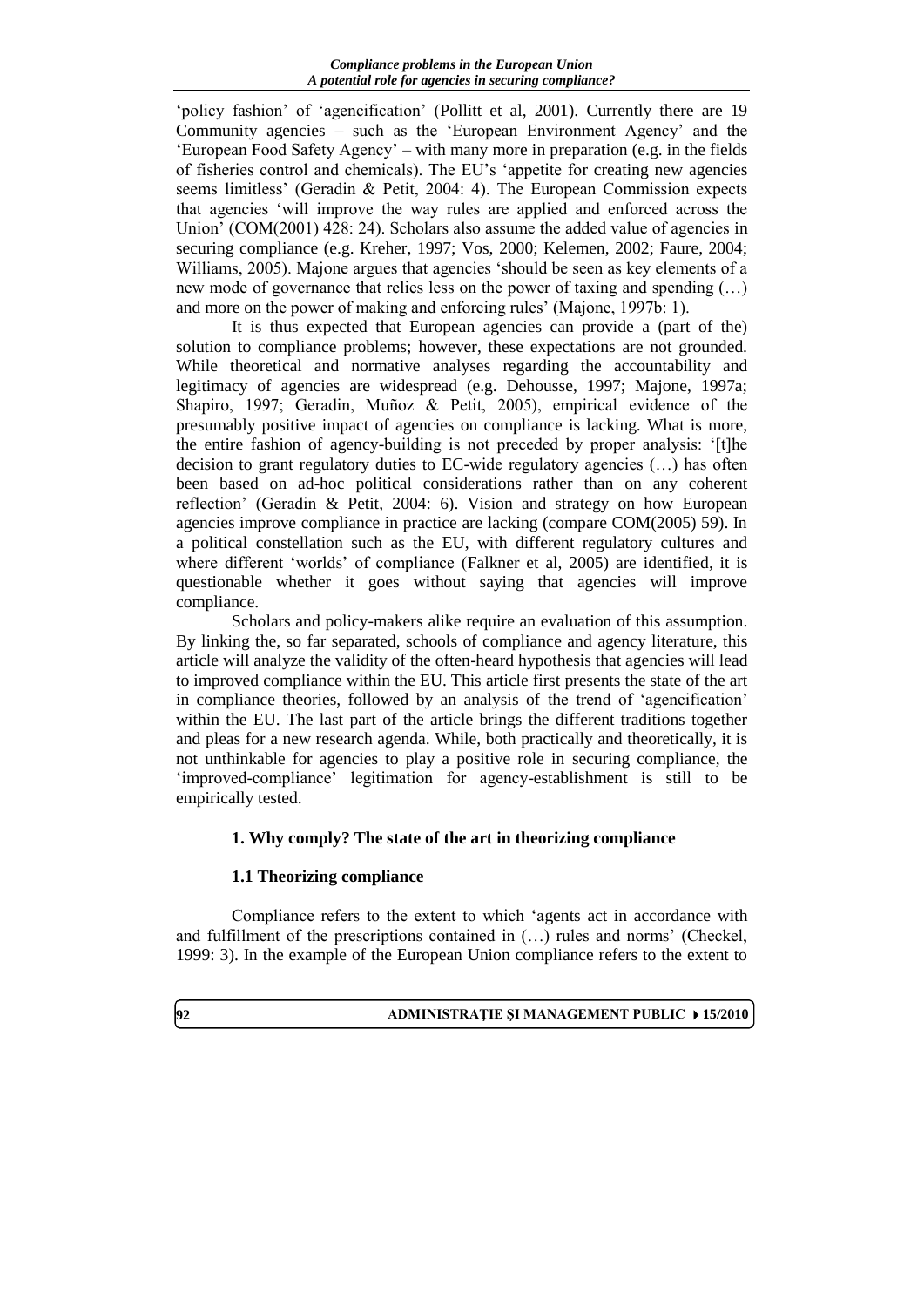which the member states conform to the provisions of the Treaties and all regulatory measures that spring from them. Compliance is not the same as effectiveness or as implementation. Effectiveness refers to 'the efficacy of a given regulation in solving the political problem' (Neyer & Zürn, 2001: 4). Member states can perfectly comply with regulations, without this being effective; i.e. without compliance solving the problem at stake. Implementation refers to 'the process of putting international commitments into practice' (Raustiala & Slaughter, 2002: 539). Compliance can also occur without implementation, for example when there is a complete 'fit' between the domestic practice and the accord.

Attention for compliance with European legislation is increasing the last decade. The first real empirical study of European legislation in practice by Siedentopf and Ziller (1988) set the scene for a wide range of EU compliance research. Mastenbroek (2005) mapped this field of research and identifies three waves, starting with a highly variegated eclectic start, via 'Europeanization' literature, to a recent trend to bring domestic politics back in. Thinking about compliance within the EU shows several commonalities. Most studies are empirical and qualitative in character, they show a strong emphasis on explaining variation between member states, they are not very well grounded in theory, and they tend – despite some exceptions – to concentrate on the phase of legal transposition of EU directives into national legislation.

Despite attempts by Europeanization scholars to identify a more established theoretical framework departing from the 'goodness of fit' hypothesis and a (rational or sociological) institutionalist perspective (e.g. Cowles et al, 2001; Héritier et al, 2001), theorizing compliance with European legislation is not as developed as thinking about international rule compliance in the International Relations (IR) tradition. 'Unlike implementation research in the field of (European) public policy, IR scholars have not given up on developing generalizable claims about (non-)compliance' (Börzel, 2002: 15). IR compliance theories are more inclined to locate solutions to compliance problems compared to EU studies. Strangely enough, EU scholars only marginally take IR compliance theories into consideration when analyzing the European situation.<sup>i</sup> Following the three main schools of thinking about compliance in the IR debate – rationalism, management and constructivism – this article analyzes the various perspectives in perceiving compliance problems and in identifying solutions for addressing non-compliance in order to come to grips with the hypothesis that agencies will lead to improved compliance within the EU.

# **1.2 Rationalist perspective**

Rationalism dominated IR thinking about compliance in the 1980s and is anchored in the political economy tradition of game theory and collective action theory (Koh, 1997). Bargaining agents, in this example EU member states, make rational choices – decide whether or not to comply – on the basis of cost/benefit calculations. Non-compliance may be preferred simply because the costs of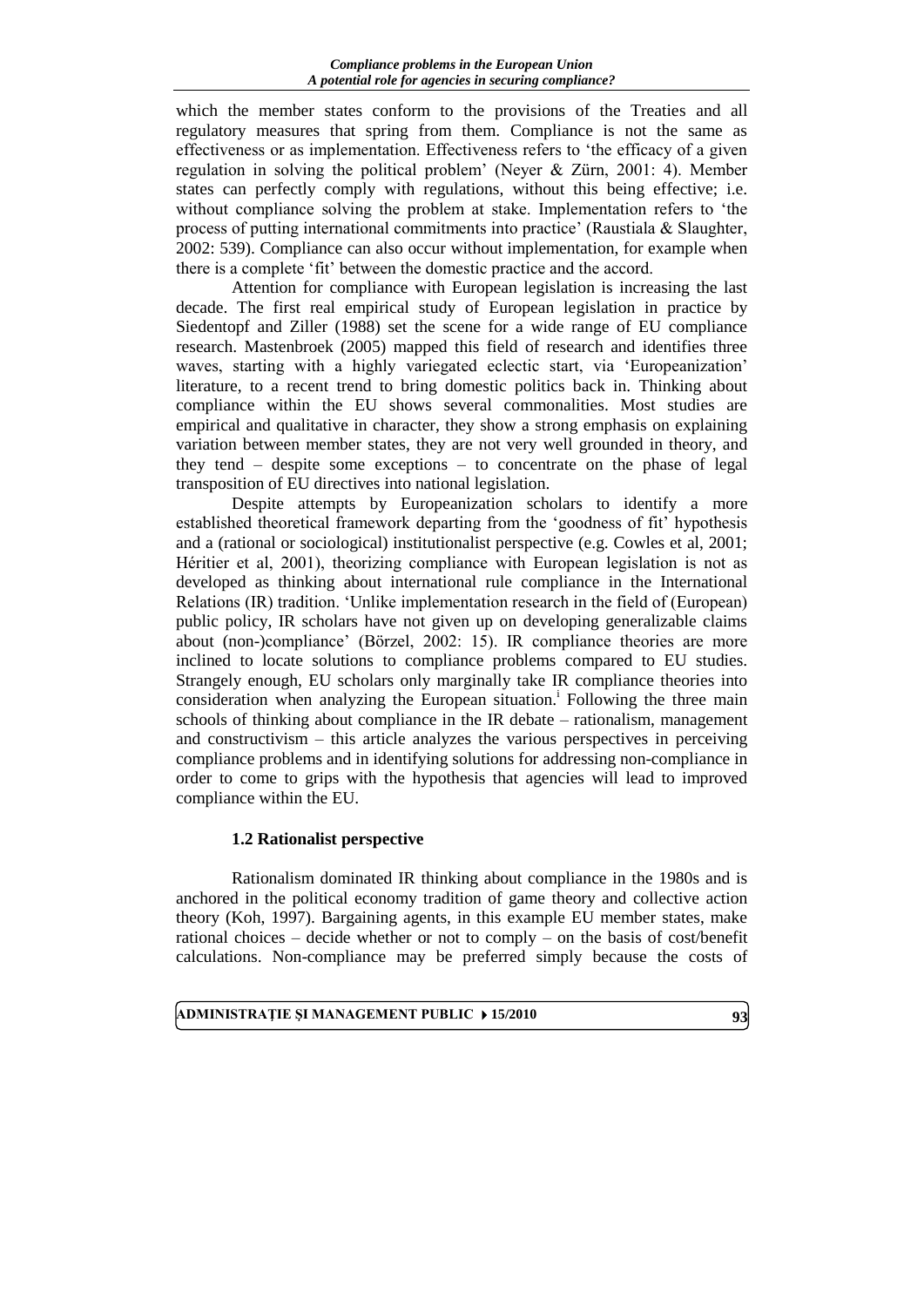compliance outweigh the benefits. States make strategic cost/benefit calculations, either in response to putative regime benefits or in response to the threat of sanctions (Checkel, 1999).<sup>ii</sup> Besides non-compliance as a preference, noncompliance can also occur out of opposition. Liberal intergovernmentalists (see especially Moravcsik, 1993) argue that non-compliance can occur as protest against being outvoted within the EU. As intergovernmental bargaining is the key to understanding compliance, votes in the Council of Ministers and a country's relative (economic) importance are crucial. Countries that are not able to 'upload' their preferences at the EU level are expected not to comply out of opposition (Falkner et al, 2004).iii The rationalist perspective thus departs from the logic of consequentialism and sees 'political order as arising from negotiation among rational actors pursuing personal preferences or interests in circumstances in which there may be gains to coordinated action' (March & Olsen, 1998: 949).

What options does the European Union have to address compliance problems according to a rationalist account? The answer is straightforward: compliance requires enforcement. International law will only be complied with when there is an effective enforcement system; i.e. when there is coercive leadership provided within the regime (Underdal, 1998). When there is no effective system to detect and respond to violations or infringements, actors will not comply. Monitoring increases transparency and exposes possible defectors. The more an international organization actually has capabilities to monitor implementation, and the more financial and legal tools this organization has at its disposal, the more likely it is that compliance will take place (Sverdrup, 2003).

Only a coercive strategy of monitoring and sanctioning will induce compliance.<sup>iv</sup> 'Naming and shaming' instruments, such as press releases and scoreboards, are considered to have an impact on compliance. 'Harder' instruments are (economic) sanctions and fines, withholding military or financial assistance or charging higher interest rates for loans (Downs & Trento, 2004). Sanctions 'raise the costs of shirking and make non-compliance a less attractive option' (Tallberg, 2002: 612). In order for sanctions to be effective they must be both credible and potent. Reluctant actors must be convinced that the likelihood that an infringement will be detected and sanctioned exceeds the costs of compliance (Mitchell, 1996).

# **1.3 Management perspective**

Especially induced by several publications by Chayes and Chayes (1991, 1993, 1995), the beginning of the 1990s showed a boost in an alternative way of thinking about compliance. Opposed to rationalism, the managerial perspective departs from the idea that states are generally willing to comply with international rules and that overall compliance rates are relatively good. To this end, a quote from Henkin's *How Nations Behave* (1968) is often repeated: 'almost all nations observe almost all principles of international law and almost all of their obligations almost all of the time' (amongst others quoted in Chayes & Chayes, 1993: 177). According to the 'originators' of the management perspective, '[n]on-compliance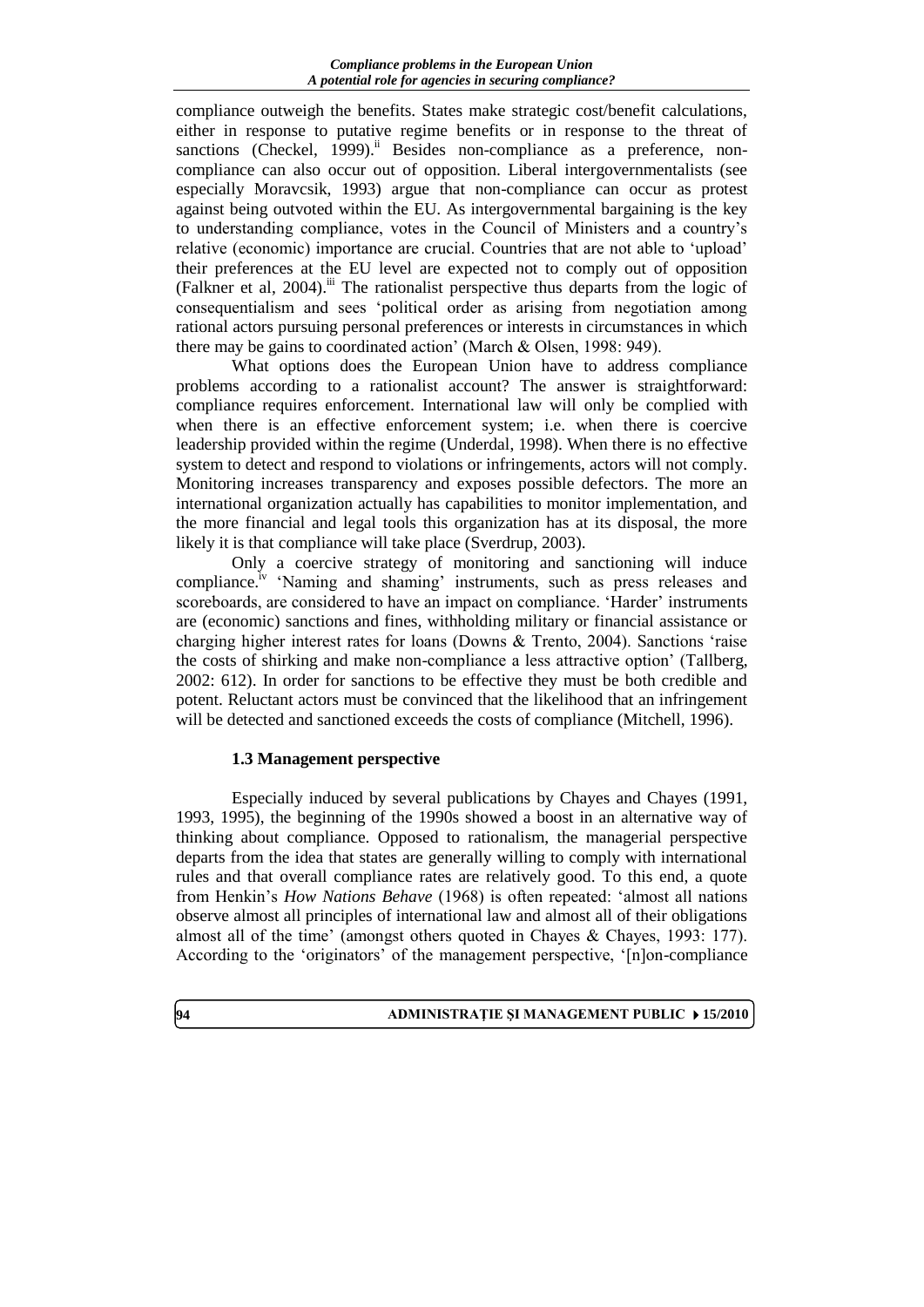is not necessarily, perhaps not even usually, the result of *deliberate* defiance of the legal standard' (Chayes & Chayes, 1991: 280; emphasis added). Non-compliance may be inadvertent; actors may take sincerely intended actions and expect to achieve compliance, but nonetheless fail to meet the requirements (Mitchell, 1996). When states do not comply with international legislation, this is rather the result of capacity limitations or rule ambiguity.

Capacity limitations can be observed in the form of a lack of necessary resources, e.g. financial, administrative, scientific or technological incapacities, poverty in general, governmental inefficiency or corruption. Examples of noncompliance due to incapacity are numerous. Especially the member states in Central and Eastern Europe are thought to be vulnerable to incapacity: 'Many developing countries and formerly centrally planned economies have greater difficulties in complying with international obligations than industrialized countries owing to less developed administrative systems and fewer monitoring and financial resources which can be devoted to enforcement' (Haas, 1998: 20).

Problems with compliance with Community law are often attributed to the complex policy-making structure of the EU and the vague and poorly drafted policies that spring from it (e.g. Mendrinou, 1996; Jordan, 1999; Neyer & Zürn, 2001). Directives are often loosely worded in order to accommodate differences in the decision-making process. As a consequence, the resulting European policies are often open for different (possibly even equally plausible) interpretations (Falkner et al, 2004).

In order to reduce problems, non-compliance should be 'managed' instead of sanctioned. Managerialists do not belief in an exclusive reliance on enforcement: 'sanctioning authority is rarely granted by treaty, rarely used when granted, and likely to be ineffective when used' (Chayes & Chayes, 1995: 32-33). Managerialism is rather explicit in providing solutions to the compliance puzzle; solutions are to have a cooperative and problem-solving approach based on capacity building (e.g. funding or sharing of best practices) and rule interpretation (e.g. guidelines, EU-wide inspection criteria).

## **1.4 Constructivist perspective**

While the rationalist and management perspectives are often presented as the two main ends of the spectrum when theorizing compliance, recent years – especially since the late 1990s – see the rise of an alternative approach that is less concerned with thinking in terms of intentional or unintentional mechanisms, but that is more concentrated on a normative analysis of compliance (Raustiala  $\&$ Slaughter, 2002). According to constructivists, states are persuaded into compliance with international law as their preferences change as a result of socialization or internalization of shared norms (e.g. Underdal, 1998; Checkel, 1999).<sup>vi</sup> As constructivists see principles, identities, norms, etc. as socially constructed, processes of social learning can lead to a redefinition of preferences. Nations comply with international law because of an internalization of these new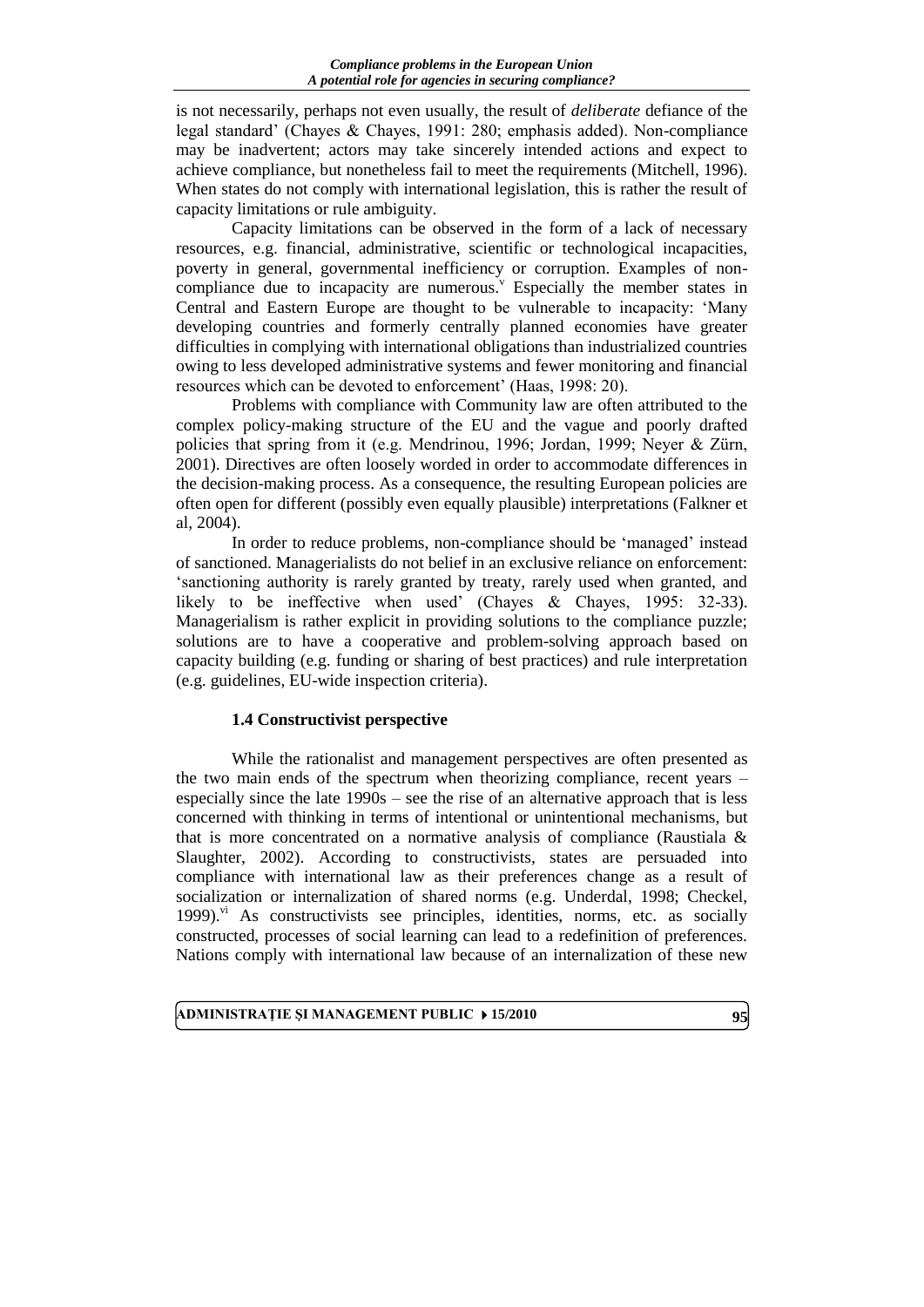preferences. The main mechanism through with this socialization or internalization takes place is persuasion. Checkel defines argumentative persuasion as 'an activity or process in which a communicator attempts to induce a change in the belief, attitude, or behavior of another person' (Checkel, 2001: 562). Actors are considered to be most 'open' to be persuaded, and thus most open to learn, when they have little historical and cognitive baggage and act in an insulated institutional setting.

Departing from the logic of appropriateness (March & Olsen, 1998), states are thought to be persuaded to internalize socially accepted norms of behavior. 'Nations thus obey international rules not just because of sophisticated calculations about how compliance or non-compliance will affect their interests, but because a repeated habit of obedience remakes their interests so that they come to value rule compliance' (Koh, 1997: 2634). Such social learning is most likely to take place between countries with similar ideological or cultural worldviews (Underdal, 1998). Especially non-state actors – e.g. NGOs, epistemic communities, churches, universities or research centers, media, trade unions – are considered to play an important, catalytic, role in generating pressure and thus stimulating social learning (Checkel, 2001; Luck, 2004; Dai, 2005).

Non-compliance exists because 'actors have not internalized the norm (yet), i.e. they do not accept the norm as a standard for appropriate behavior' (Börzel, 2002: 16). Of the three perspectives, constructivism is the most optimistic about future prospects for compliance. Compliance will occur as long-term exposure to, or participation in, a 'norm-governed process' will always lead to socialization (Raustiala & Slaughter, 2002). An illustration of this is the long-term exposure to EU legislation which led to an embeddedness of EU law in national legal systems; EU law is more and more perceived as national law, which makes 'actors feel 'compelled' to follow ECJ rulings' (Beach, 2005: 113).<sup>vii</sup> Constructivism does not provide clear-cut short-term solutions to solve compliance problems.

# **1.5 Conclusion**

The oversimplified representation of the three perspectives does no justice to the regulatory complexity. Non-compliance can hardly ever be attributed to a single factor or explained by a single perspective (Neyer & Zürn, 2001). Falkner et al (2004), in a study of 29 infringement cases, showed that many different explanations – e.g. deliberate opposition, administrative shortcomings, interpretation problems – are in place at the same time. The different compliance theories are not competing; the mechanisms are most effective when combined (Checkel, 1999; Börzel, 2002; Raustiala & Slaughter, 2002). As Underdal argues, the question is not which model is 'true', but more how much of the variance in compliance each model can explain (Underdal, 1998). Or, as Coleman and Doyle state, the question is not whether the various models on compliance are true, 'but *when* they are true' (Coleman & Doyle, 2004: 10; emphasis in original).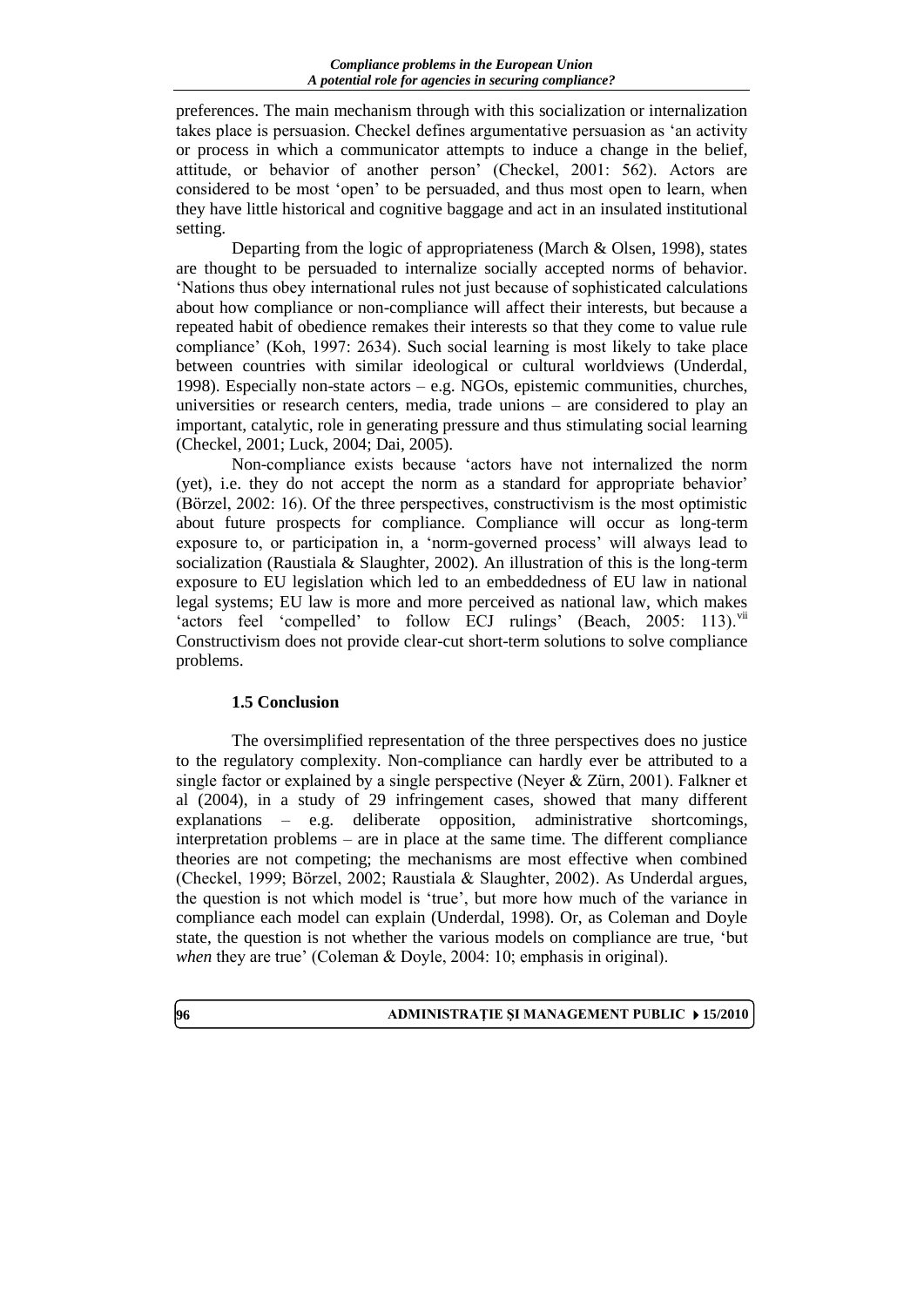Despite the differences in argumentation why non-compliance takes place, there is overlap in the solutions offered to address compliance problems, but the emphasis differs per school (Downs & Trento, 2004). When reducing the three perspectives to bare bones, the emphasis in the solutions offered by rationalists are mostly found in 'stick' terminology (and to a lesser extent 'persuasion'), while managerialists more often think in terms of 'carrots' (and partly 'learning'). Constructivists are less concerned with carrots and sticks and prefer to seek their solutions in terms of 'persuasion' and 'socialization'.

| <b>Perspective</b> | <b>Compliance mechanisms</b>  | <b>Strategy and solutions</b>         |
|--------------------|-------------------------------|---------------------------------------|
| Rationalism        | <i>intentional mechanisms</i> | Coercive strategy of monitoring       |
|                    | Non-compliance as a           | and sanctioning, e.g. fines, trade    |
|                    | preference                    | restrictions, military actions,       |
|                    | Non-compliance as             | scoreboards and blacklisting.         |
|                    | opposition                    |                                       |
| Management         | unintentional mechanisms      | Cooperative and problem-solving       |
|                    | Non-compliance due to         | strategy of capacity building and     |
|                    | inadvertence                  | rule interpretation, e.g. subsidies,  |
|                    | Non-compliance due to         | funding, knowledge or technology      |
|                    | incapacity                    | transfer and benchmarking.            |
|                    | Non-compliance due to rule    |                                       |
|                    | ambiguity                     |                                       |
| Constructivism     | normative mechanisms          | Persuasive strategy of changing       |
|                    | Non-compliance due to a       | states' preferences via the catalytic |
|                    | lack of internalization of    | role of non-state actors, e.g. letter |
|                    | the norms of appropriate      | writing campaigns, consumer           |
|                    | behavior                      | boycotts, press releases and          |
|                    |                               | research.                             |

# *Table 1:* **Comparison of three compliance perspectives**

Linked to the overall theme of this article, solutions identified to address compliance problems are numerous, yet the option of using agencies in securing compliance is not explicitly mentioned in any of the perspectives. From a theoretical point of view, the potential of agencies as a solution to overcome compliance problems does not stand at the foreground. In order to analyze the validity of the hypothesis that agencies will lead to improved compliance, it is essential to provide an insight into the trend of 'agencification' in the European Union.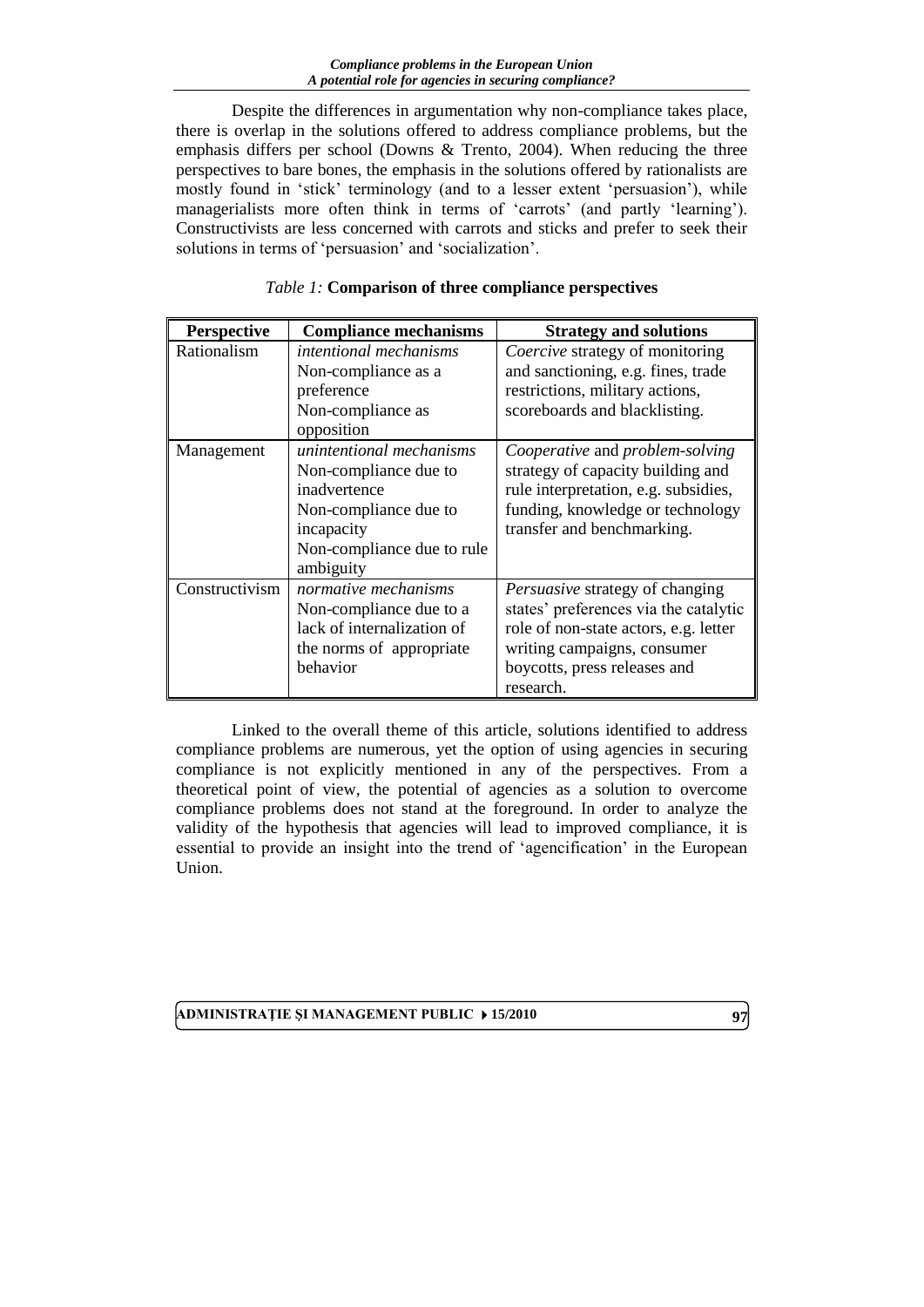## **2. EU agencies: a new "policy fashion"**

From the creation of the 'European Centre for the Development of Vocational Training' in 1975 onwards, but especially since the 1990s, we see an increasing trend of delegation of specific tasks to independent agencies within the European Union. Today there are 19 Community agencies, and this number will soon be outdated.<sup>viii</sup> Delegation – or 'distributed public governance' as Flinders  $(2004)$  refers to it – is a common phenomenon in modern society. According to Majone the growing use of agencies indicates the transition from the 'interventionist state of the past to the regulatory state of the future' (Majone, 1997b: 1). Pollitt et al go as far as to identify a trend of 'agencification'; they even typify agencies as a 'kind of administrative fashion accessory' (Pollitt et al, 2001: 286).

## **2.1 EU agencies: an overview**

Agencies can be referred to as a 'variety of organizations (…) that perform functions of a governmental nature, and which often exist outside the normal departmental framework of government' (Majone, 2000: 290). The creation of EU agencies took place in three waves. The first two agencies were already created in 1975: the 'European Centre for the Development of Vocational Training' and the 'European Foundation for the Improvement of Living and Working Conditions'. After a period of 'silence' of 15 years, the 'second generation agencies' were created in the 1990s, ranging from the 'European Environment Agency' in 1990 to the 'European Agency for Reconstruction' in 1999, with eight others in between. Recently, in the first few years of the  $21<sup>st</sup>$  century, we see a third wave of agency creation. These latest agencies have two elements in common that separate them from the twelve earlier established agencies. Firstly, their tasks relate to safety or security; varying from food, maritime and aviation safety, to disease prevention and network and information security. Secondly, while the first twelve agencies were all created under the consultation procedure (and via unanimity in the Council of Ministers), the most recent agencies are adopted under the co-decision procedure and via qualified majority voting, thus allowing more parliamentarian influence.<sup>1x</sup>

Even though the 19 Community agencies differ considerably in tasks and set-up, they do have some common characteristics (e.g. Kreher, 1997; Yataganas, 2001; Vos, 2003; Flinders, 2004; Geradin & Petit, 2004). First of all, they are all created by a regulation that clearly identifies their aims and tasks. Secondly, they have legal personality and enjoy (within their defined mandate) a certain degree of organizational and financial autonomy. Thirdly, they have in common that a management board composed of member state and Commission representatives governs them. And finally, they are not mentioned directly in the EC Treaty. $^x$  As the concept of delegation is not laid down in the Treaties, agency creation has been based on the Meroni case law from the late  $1950s$ .<sup>xi</sup> It stipulates that only 'clearly defined executive powers' can be delegated.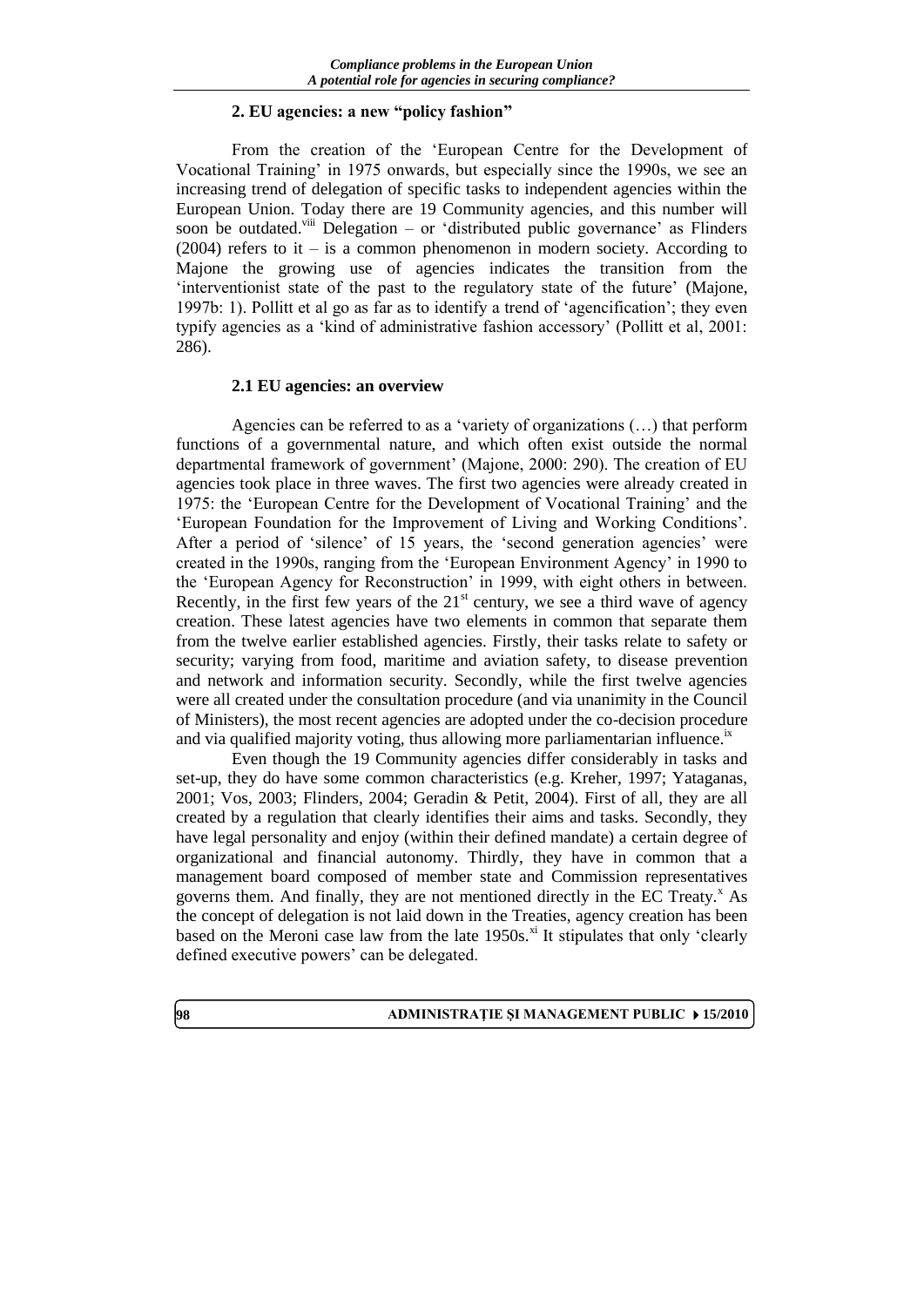Despite these very general commonalities, a further generalization about the Community agencies and their functioning is difficult. The agencies can, albeit artificially, be classified in four different types.<sup>xii</sup> A first category consists of agencies that aim to *promote the social dialogue*.<sup>xiii</sup> In order to stimulate such dialogue – in different areas such as vocational training and living and working conditions – these agencies have a quadripartite management board with representatives of employers and trade unions as well as member state and Commission representatives. This category is therefore also sometimes referred to as the 'cooperation model' (Yataganas, 2001). The second category consists of the *observatory* agencies, or 'monitoring model' (Yataganas, 2001), with the main task to collect and disseminate information in diverse areas such as the environment, drug addiction, racism and infectious diseases. $x^i$  An additional commonality is their responsibility to coordinate networks of national experts. The third category of *executive* agencies is the most diverse group of agencies with the similarity that they operate as 'subcontractors' to the European public service (Geradin & Petit, 2004).xv The last and largest category is composed of the *regulatory* agencies that facilitate the operation of the internal market, with the main common characteristic that they exercise (quasi-)regulatory functions. $x<sub>vi</sub>$ 

The history of agencification in the EU shows that one can rightly speak about a new 'policy fashion'. The last decade showed a steady increase of agencies and this trend is not likely to come to a halt soon. Over time it became easier to set up agencies, especially since the use of the co-decision procedure and qualified majority voting, and more and more powers are transferred to agencies. While the first agencies mainly had tasks to promote the social dialogue and to collect and disseminate information, some of the latest regulatory agencies have far-reaching powers such as the registration of Community trade marks ('Office for Harmonization in the Internal Market') or the authority to decide on applications for plant variety rights ('Community Plant Variety Office').

## **2.2 Agencification in the European Union: an analysis of the phenomenon**

Since the publication of the White Paper on European Governance (COM(2001) 428), the Commission during several occasions affirmed that 'one possibility envisaged for improving the way rules and policy are applied across the Union was to use regulatory agencies' (COM(2002) 718: 2). While the above gives an overview of the different types of EU Community agencies, this does not yet address the issue why the Commission and several scholars assume that agencies will lead to improved compliance. To understand this assumption it is necessary to explore the rationale behind agency establishment.

A first complication in such an analysis is an absence of common establishment procedures. As stated, agencies are not mentioned in the Treaties and therefore lack a clear legal basis. While most of the earlier agencies spring from comitology committees (Kreher, 1997; Vos, 2003), there is no single answer to the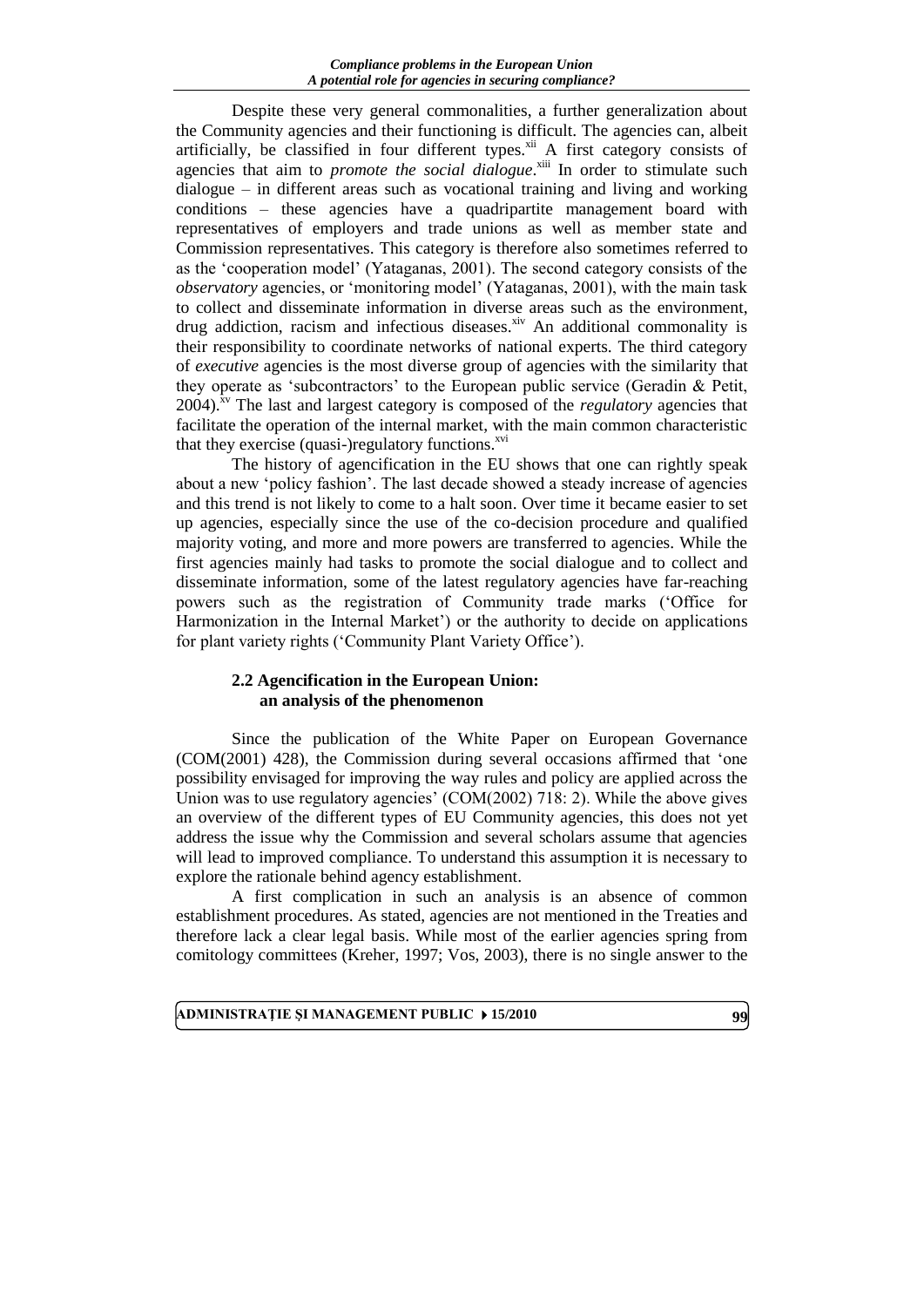question who or what promoted the creation of Community agencies in general. Agency creation did not follow a coherent administrative method, '[i]t has responded to ad hoc circumstances, instead of having been based upon a carefully reflected approach' (Geradin & Petit, 2004: 40). The Commission recognizes this: 'The European agencies have been set up in successive waves in order to meet specific needs on a case-by-case basis' (COM(2005) 59: 2). Only recently, the Commission drafted an interinstitutional agreement in which it identifies an operating framework for European regulatory agencies (COM(2005) 59).

The growing scholarly body of literature on European agencies provides many potential explanations for agencification in the EU. When analyzing the wide variety in explanations, a distinction between 'intrinsic' and 'extrinsic' reasons for agency creation is noticeable. Intrinsic, in this respect, refers to reasons that are inherent in agencies, i.e. reasons that relate to (supposed) qualities or characteristics of agencies. Extrinsic refers to reasons for agency creation that lie outside (the solution of) agencies as such.

Intrinsic reasons for agency creation are numerous and can be found in the 'principal-agent' approach of analyzing delegation of authority. In the spirit of New Public Management, delegation is to reduce political transaction costs, to stimulate a more efficient use of knowledge and expertise in the complex regulatory constellation, and thereby to increase the efficiency of the political system. As many European agencies take their rise from rather invisible comitology committees (e.g. the 'European Agency for the Evaluation of Medicinal Products'), they are considered to contribute to more transparency, which in turn improves legitimacy (e.g. Kreher, 1997; Vos, 2000). Also improved credibility is an often heard 'justification' for agency creation. Especially Majone is a fierce 'promoter' of agencies along this line of reasoning: he stresses the need to segregate certain elements from political influence in order to strengthen policy credibility and to allow for greater policy consistency (in Everson et al, 1999; see also Flinders, 2004). Both Dehousse (1997) and Kelemen (2002) argue that the setting up of European agencies is a response to the crisis in the harmonization model. EU decision-making is slow and inflexible and therefore does not easily take account of the rapid changing technology. Agencies form a logical 'functional' response to this 'crisis', as they are better equipped to deal with the complex problems in today's society. Dehousse links this to the topic of implementation: 'The bodies must be seen as an attempt to reconcile a functional need for greater uniformity in the implementation of Community law' (Dehousse, 1997: 257).

In addition to these reasons that relate to characteristics of agencies as such, several scholars identify more extrinsic arguments. Kelemen (2002), for example, is of the impression that a functionalist account alone is insufficient to explain the creation of the (then) latest agencies. Agency creation must also be seen in light of, on the one hand, a wish for greater cooperation between member states in some (internal market) sectors, and, on the other hand, an increasing unwillingness of the member state governments to transfer more powers to the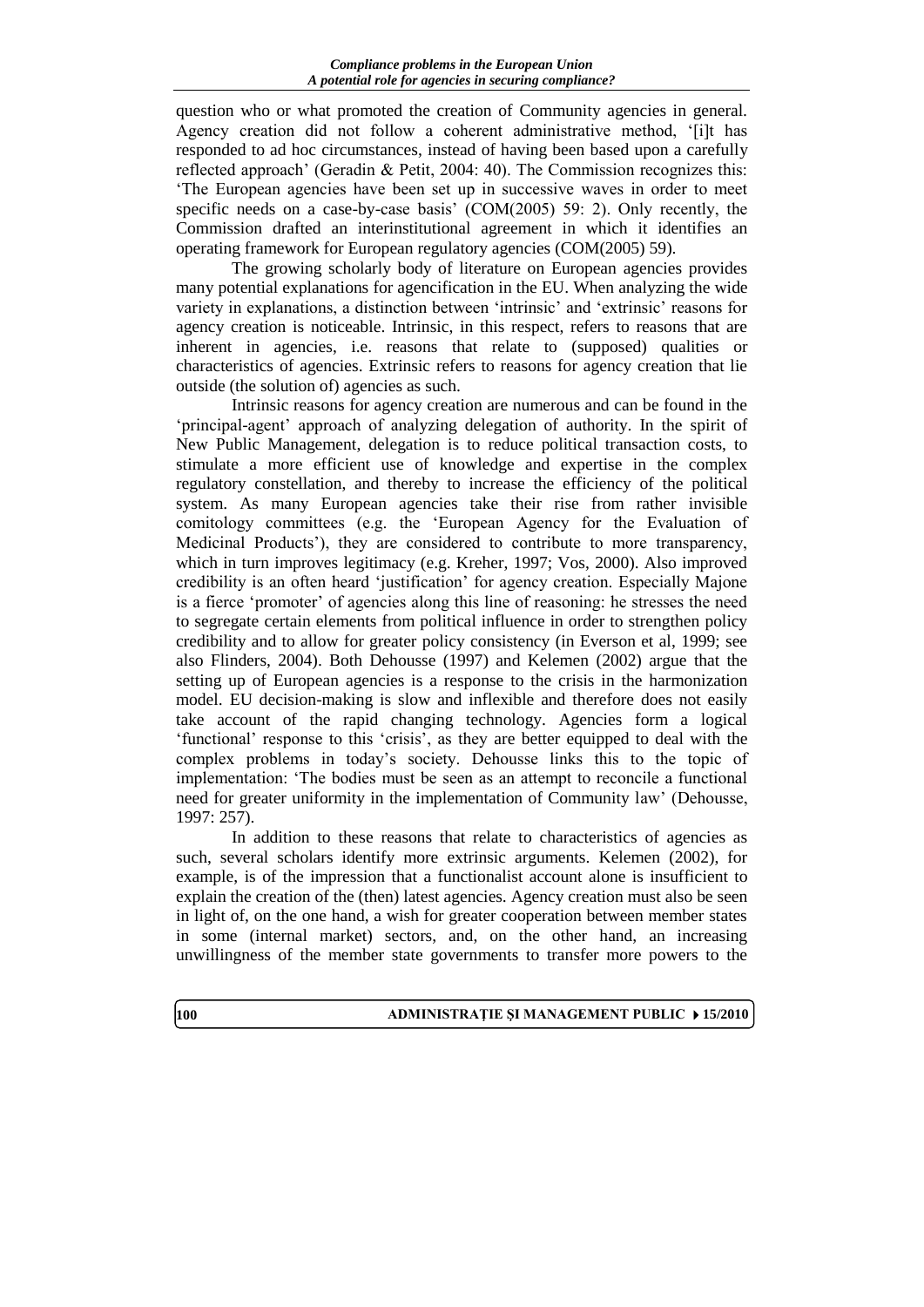Commission (see also Shapiro, 1997; Flinders, 2004). Especially after the fall of the Santer Commission in 1999 – which fed the growing hostility towards the Commission – possibilities for a step forward seemed to lie in the creation of independent agencies (Vos, 2003). The agencies are thought to be set up as a 'smoke screen': 'because Europeans don't like the technocrats in Brussels and fear concentrating even more governance there, if we want more EU technocrats, we need to split them up and scatter them about Europe' (Shapiro, 1997: 281).

Another set of explanations is even more extrinsic, and relates to personal preferences of political leaders or crises. The then French president Mitterrand promoted the establishment of the 'European Monitoring Centre for Drugs and Drug Addiction' and the 'European Environment Agency' was pushed for by former Commission president Delors (Kelemen, 2002). Some of the latest agencies have in common that their establishment was triggered by a crisis of some sort. The 'European Agency for Reconstruction' is linked to the Kosovo crisis, the 'European Maritime Safety Agency' was created after the Erika oil tanker disaster and the BSE crisis led to the setting up of the 'European Food Safety Authority'.

# **3. Bringing the two together: what role for agencies in securing compliance?**

## **3.1 What role for agencies from a legal and practical perspective?**

The European Commission legitimizes the new 'policy fashion' of EU agencies partly with claims about the positive role these agencies will play in improving compliance. The above analysis of the phenomenon of agencification shows that this legitimation is not obvious. Agencies are not generally established with the explicit aim of improving compliance; they are rather created on an ad-hoc basis without clear procedural requirements.

When analyzing the validity of the assumption that agencies will improve compliance, first it needs to be assured that they are legally able to play this role. The Treaty does not explicitly provide for agency creation, but the Meroni ruling set the standards under which delegation is accepted. Here it is clearly stated that institutions cannot 'confer upon the authority [i.e. agency], powers different from those which the delegating authority itself received under the Treaty' (Geradin  $\&$ Petit, 2004: 12). As implementation powers lie with the member states (with the exception of competition policy), the decision on delegation thus needs to be taken by the member states in the Council of Ministers. From a legal perspective, agencies can thus play a role in improving compliance when member states are willing to delegate compliance-related tasks. Several scholars question the willingness of member states to do so (Dehousse, 1997; Kelemen, 2002; Magnette, 2005). National governments generally are unwilling to delegate, and if delegation is accepted, they will prefer a weak agency. The fact that the management boards of agencies are composed of member state representatives shows that delegation is only allowed under firm intergovernmental control. Compared to agencies in the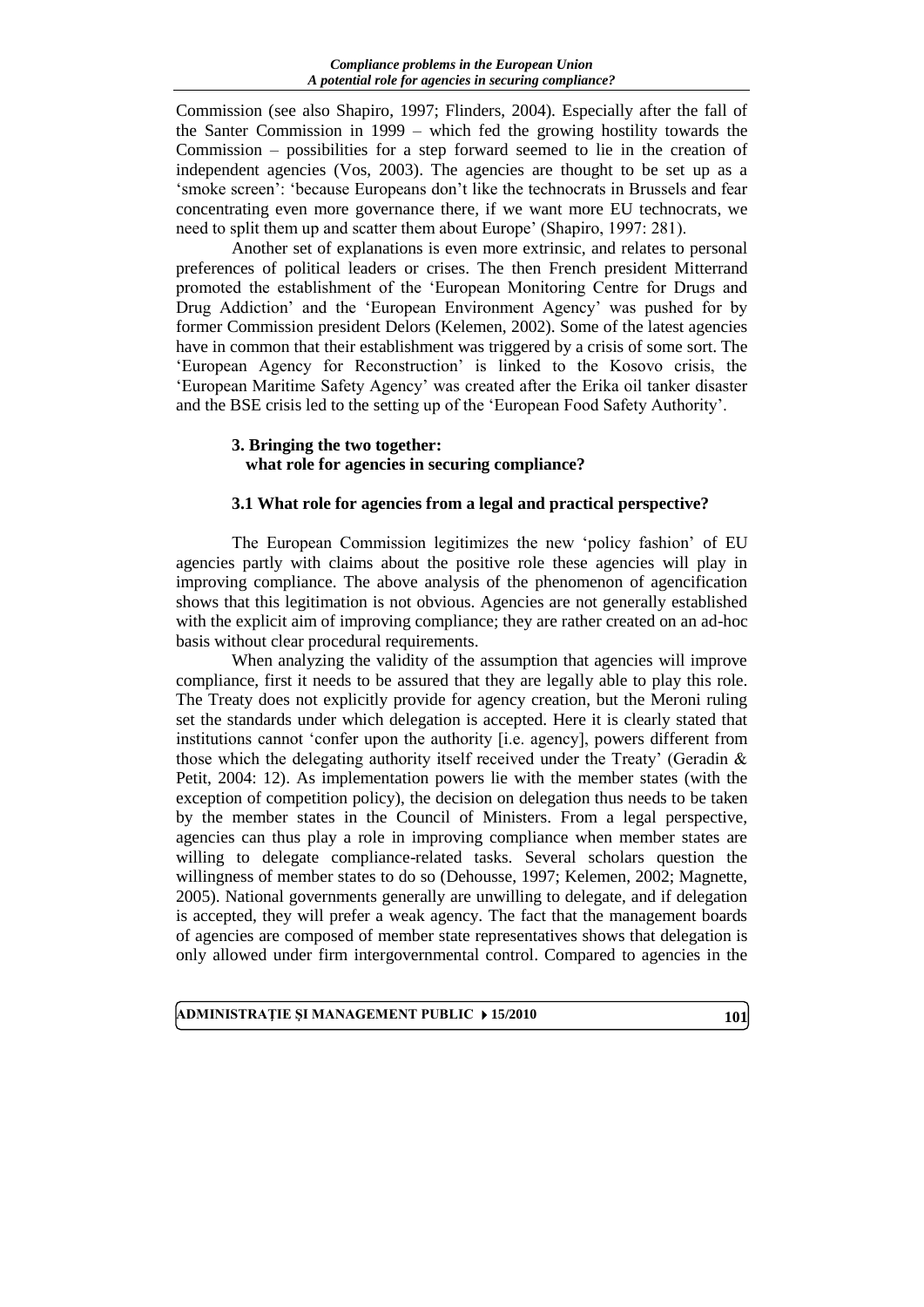United States, EU agencies have far less implementing tasks as these are not allowed by reluctant member states and a protectionist Commission (Yataganas, 2001; Geradin, 2005).

Two of the latest agencies – the 'European Maritime Safety Agency' (EMSA) and the 'European Aviation Safety Agency' (EASA) – are the first with more explicit compliance-related tasks. EMSA has the task to 'monitor the overall functioning of the Community port State control regime, which may include visits to the Member States' (article 2, regulation 1406/2002) and EASA shall 'conduct inspections and investigations as necessary to fulfil its tasks' (article 12, regulation 1592/2002). Previous attempts to establish agencies with such enforcement tasks failed. The Commission suggested a rather powerful 'European Environment Agency' with extensive decision-making and enforcement powers, but notorious 'environmental laggards' opposed this idea in the Council of Ministers, thereby 'reducing' the tasks to information gathering (Kelemen, 2002). As well, attempts to create an electronic communications agency with enforcement tasks never succeeded due to a lack of political will in the member states (Larouche, 2005). The inspection competences of EMSA and EASA can first of all be explained by the use of co-decision and qualified majority voting to create agencies since 2002, as unwilling member states can be outvoted. Besides, the recent trend in agency creation seems to indicate that member states are influenced by crises and are more willing to hand over sovereignty in areas relating to safety and security.

Problematic from a practical perspective is that the inspection competences granted so far are not explicitly labeled as 'compliance tasks' and a clear 'compliance strategy' is lacking. The founding regulations of EMSA and EASA do not indicate *how* these agencies are to influence compliance. Nor does the recently developed framework for agencies indicate how the Commission sees the link between agencies and improved rule application. This lacking vision is problematic when considering the relationship between agencies and the Commission in its role as 'guardian of the Treaties'. According to article 211 (TEC), the Commission is, together with the European Court of Justice and via the infringement procedure (article 226, TEC), responsible for ensuring the proper application of EU legislation in all member states. The Commission realizes the need for consistency between the agencies' tasks and the Commission's executive function (COM(2002) 718: 13), but does not provide answers as to how to manage this. Many agencies have information-gathering tasks; how are they expected to deal with obtained information on non-compliance in the member states? Are the agencies to inform the Commission as the guardian of the Treaties; if so, what will happen when agency and Commission disagree? Williams argues that precisely this issue can undermine the power of the Commission as the guardian of the Treaties: 'Creating information-based agencies means removing the Commission's own informationgathering capacities. This inevitably hampers whatever enforcement capacity the Commission had' (Williams, 2005: 92). One could question whether some of the 'meta-regulatory functions' of the Commission would be better executed by agencies (Scott, 2005).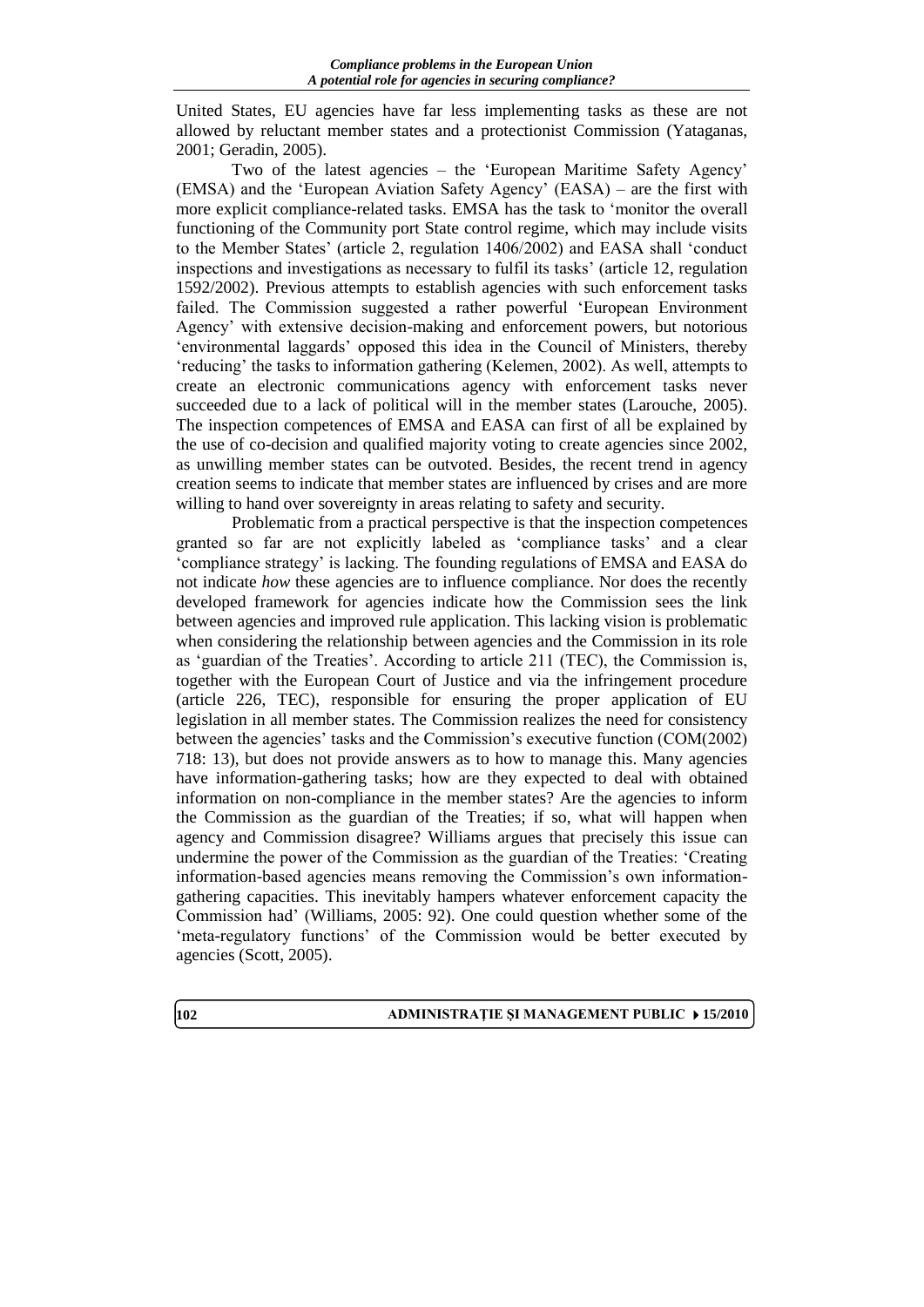## **3.2 What role for agencies from a theoretical perspective?**

A more theoretical analysis of the potential role for agencies in improving rule application could depart from IR compliance theories as well as from the 'agency literature'. In this last body of literature normative analyses regarding the accountability and legitimacy of agencies, and questions of agency creation as such, are widespread. While the deductively obtained assumption that independent regulatory authorities will form a solution to compliance problems is often-heard (e.g. Kreher, 1997; Majone, 1997b; Vos, 2000; Kelemen, 2002; Faure, 2004; Geradin, Muñoz & Petit, 2005; Williams, 2005), less attention is paid to an empirical exploration of the role of agencies in compliance. What do EU agencies do in practice to improve compliance? Under what conditions are they successful in achieving this?

In establishing a clearer vision on *how* agencies (could) improve compliance, compliance theories should play a central role. Within each of the three compliance perspectives, agencies could potentially be integrated as a part of the solution. The role to be played for agencies would differ per perspective, however. Since rationalism stresses the coercive element in solutions to compliance problems, agencies could be expected to play a role in securing compliance when they have clear financial and legal tools at their disposal to coerce actors into compliance. As managerialists argue, however, that sanctioning authority is likely to be ineffective, an agency in the understanding of 'enforcer' is no answer to compliance problems according to them. The role an agency should play rather lies in improving capacity and clarifying the rules. Constructivists would argue that for compliance to occur, agencies should play a role in inducing processes of socialization. In this respect, agencies could be used to voice or express societal demands, i.e. stimulate mobilization or pressure via information gathering or press releases. Compliance theories could be used to establish more concrete hypotheses about the variety of roles agencies potentially could play to increase compliance.<sup>xvii</sup> The preliminary hypotheses suggested in this article should be further operationalized to fit the specific regulatory framework of the European Union, and they should be empirically tested.

| <b>Perspective</b> | The agency<br>as $a(n)$ | <b>Hypotheses</b>                                                                                                                                                                                                                                       |
|--------------------|-------------------------|---------------------------------------------------------------------------------------------------------------------------------------------------------------------------------------------------------------------------------------------------------|
| Rationalism        | enforcer                | • Agencies will positively influence compliance<br>when they monitor and publish compliance<br>rates.<br>• Agencies will positively influence compliance<br>when they issue credible sanctions when<br>confronted with non-compliance. <sup>xviii</sup> |

|  |  |  | <i>Table 2:</i> Hypothesizing the roles for agencies in increasing compliance |
|--|--|--|-------------------------------------------------------------------------------|
|  |  |  |                                                                               |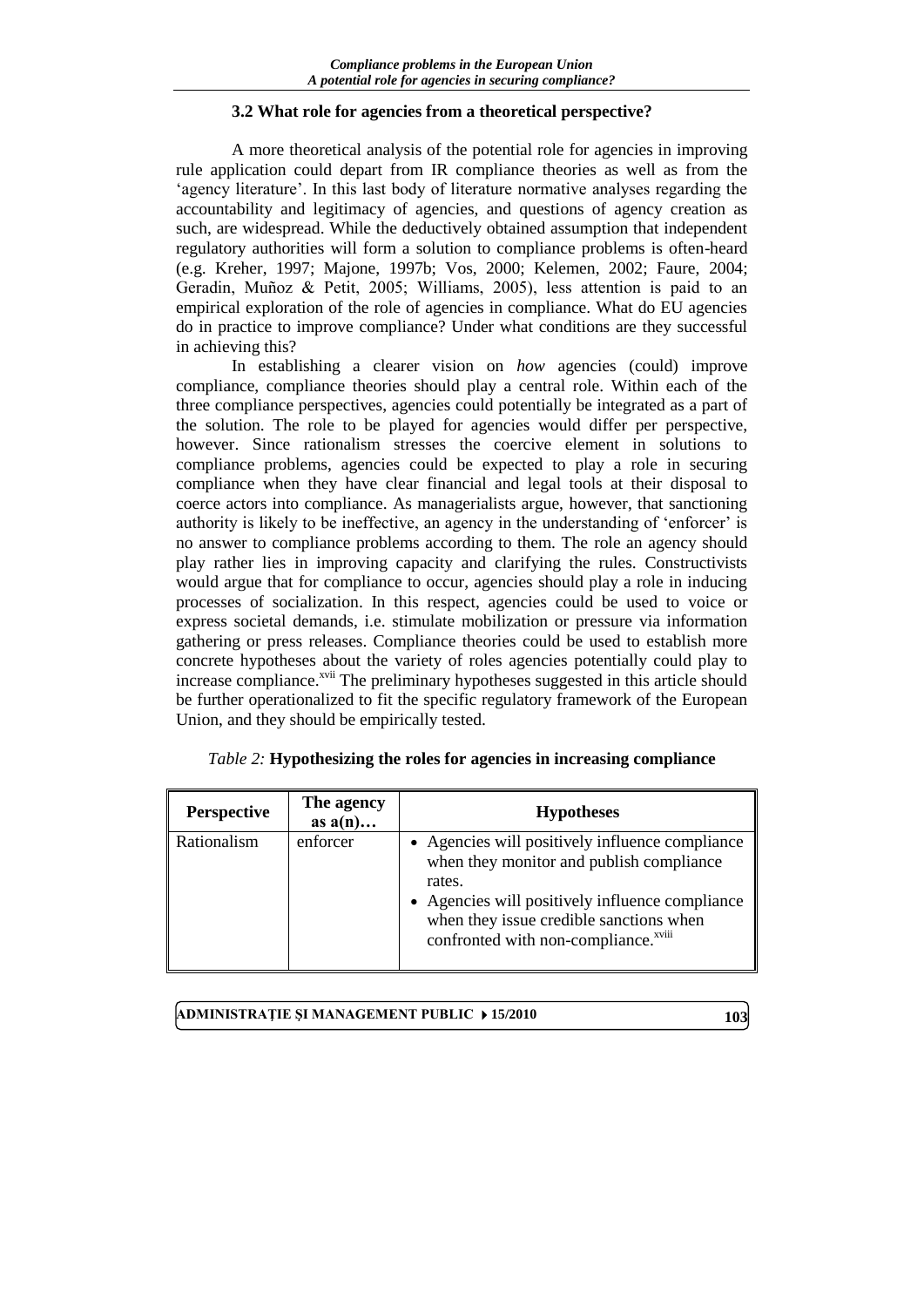*Compliance problems in the European Union A potential role for agencies in securing compliance?*

| <b>Perspective</b> | The agency<br>as $a(n)$ | <b>Hypotheses</b>                                                                                                                                                                                                                                                                        |
|--------------------|-------------------------|------------------------------------------------------------------------------------------------------------------------------------------------------------------------------------------------------------------------------------------------------------------------------------------|
| Management         | assistant               | • Agencies will positively influence compliance<br>when they provide (financial, technical or<br>organizational) resources to improve the<br>capacities of the regulated.<br>• Agencies will positively influence compliance<br>when they explain / provide guidance about<br>the rules. |
| Constructivism     | persuader               | • Agencies will positively influence compliance<br>when they ensure (public) support for the<br>rules.                                                                                                                                                                                   |

## **Conclusion**

The most important overarching task that EU agencies have so far is to collect, process and disseminate information. Founding regulations of many of the agencies mention tasks such as 'compile selected documentation', 'provide a forum for debate and exchange of ideas', 'provide guidance and advice to policy makers', 'report on developments and trends', 'stimulate the exchange of information', 'organize exchanges of experts', 'organize training activities', etc. An evaluation of such tasks along the lines of the different compliance perspectives shows that agencies could provide the required knowledge on non-compliance necessary for sanctioning according to rationalists, the informational tasks could lead to capacity building and rule interpretation according to managerialists, and they are likely to stimulate social learning according to constructivists. While the founding regulations of the agencies, nor the recently established framework for agencies, express any sign of a clear compliance strategy, it is not clear along what lines the informational tasks of agencies are thought to increase compliance in the member states.

Recent years show a slight shift towards an easier establishment of agencies with enhanced powers, especially illustrated by the monitoring and inspection competences of EMSA and EASA. These types of power might cause problems, however, when it is not more clearly expressed how these agencies are to use them and how they are to interact with the Commission as the guardian of the Treaties. Both EMSA and EASA will have 'European inspectors' of whom it is unclear how to deal with the knowledge acquired in the member states. The agencies will for the time being certainly not have sanctioning powers, but are they expected to inform the Commission about instances of non-compliance? The agencies act in a relationship of interdependence with the Commission, member state governments via the management boards and the national partner agencies, and the regulated. Without a clear compliance vision or strategy, how are these agencies to function in such a complex regulatory constellation in order to improve compliance?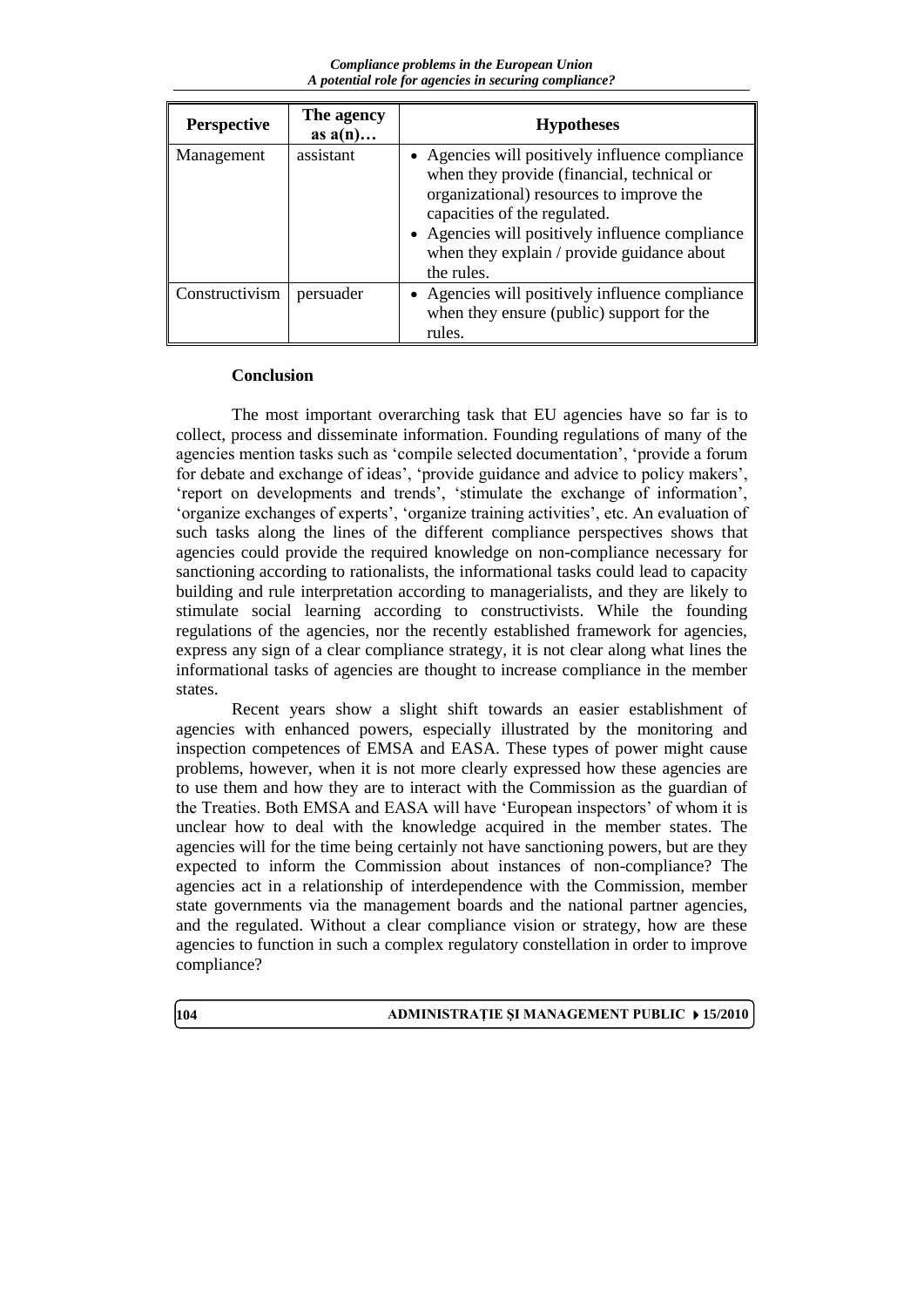Coleman and Doyle have argued that there is plenty of theorizing on compliance, but that 'it is remarkable how little this plethora of competing hypotheses has been put to an empirical test' (Coleman & Doyle, 2004: 5). While this article shows that it is, both practically and theoretically, not unthinkable for agencies to play a positive role in securing compliance, the 'improved-compliance' legitimation for agency-establishment is still to be empirically tested. The academic and policy discussions so far are in risk of forgetting that this legitimation is based on an assumption. Recent years, numerous studies have clearly demonstrated the huge variety in compliance with EU legislation (e.g. Demmke, 2001; Versluis, 2003; Falkner et al, 2005). For the time being it is unclear how European agencies, without a clear compliance strategy, are to form a solution to this complex problem. Is there a difference between different types of agencies when it comes to strategies to improve compliance? And as different 'worlds' of compliance (Falkner et al, 2005) are identified within the EU, do agencies need to adopt different roles or strategies in different parts of the Union in order to have a positive impact on compliance?

Recent developments in compliance theory have focused on the question what compliance perspective holds true in what situation or under what conditions. This increased attention for the institutional context offers good opportunities for applying theoretical compliance insights to a more thorough empirical study of the phenomenon of EU agencification and its presumed impact on compliance. The central question of this new research agenda then will be 'under what circumstances and in which organizational constellation, can agencies with what type of competences, play positive roles in improving compliance with European legislation?'

# *Bibliography*

- 1. **BEACH**, D. (2005) *'Why governments comply: an integrative compliance model that bridges the gap between instrumental and normative models of compliance'*, Journal of European Public Policy, 12(1): 113-142.
- 2. **BÖRZEL**, T.A. (2002) *'Why do states not obey the law?'*, 6 June, ARENA, University of Oslo.
- 3. **CHAYES**, A. and A.H. **CHAYES** (1991) *'Adjustment and Compliance Processes in International Regulatory Regimes'*, In Tuchman Mathews, J. (ed.) Preserving the Global Environment, Norton & Company: New York, pp. 280- 308.
- 4. **CHAYES**, A. and A.H. **CHAYES** (1993) *'On Compliance'*, International Organization, 47(2): 175-205.
- 5. **CHAYES**, A. and A.H. **CHAYES** (1995) *The New Sovereignty. Compliance with International Regulatory Regimes*, Harvard University Press: Cambridge.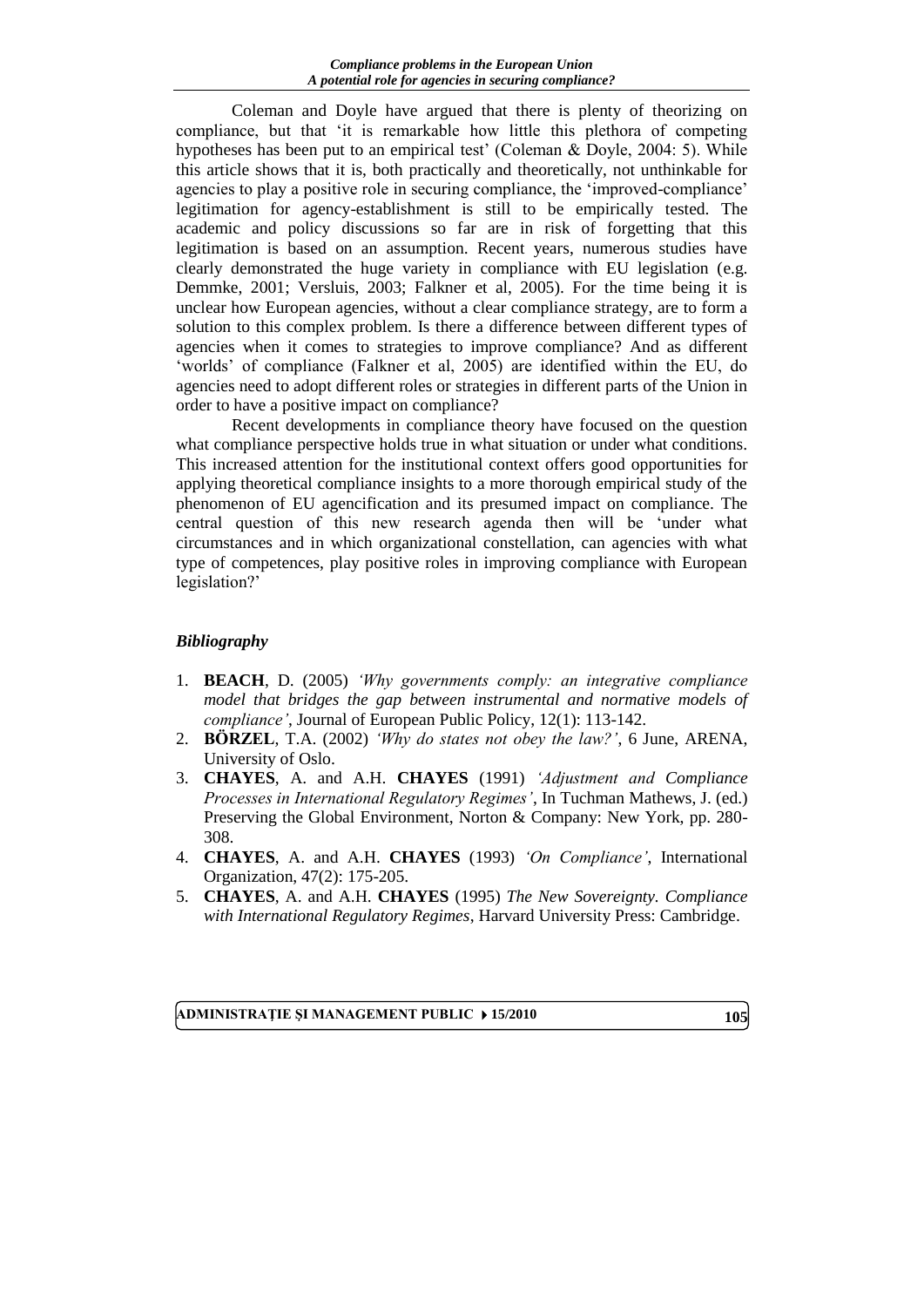- 6. **CHECKEL**, J.T. (1999) '*Why Comply? Constructivism, Social Norms and the Study of International Institutions',* ARENA Working Articles, 99/24, Oslo: Advanced Research on the Europeanisation of the Nation-State.
- 7. **CHECKEL**, J.T. (2001) *'Why Comply? Social Learning and European Identity Change'*, International Organization, 55(3): 553-588.
- 8. **COLEMAN**, K.P. and M.W. **DOYLE** (2004) '*Introduction: Expanding Norms, Lagging Compliance'*, In Luck, E.C. and M.W. Doyle (eds.) International Law and Organization, Lanham: Rowman and Littlefield, pp. 1- 18.
- 9. Commission of the European Communities (2001) European Governance. A White Article, COM(2001) 428 final, 25 July, Brussels.
- 10. Commission of the European Communities (2002) Communication from the Commission. The operating framework for the European Regulatory Agencies, COM(2002) 718 final, 11 December, Brussels.
- 11. Commission of the European Communities (2005) Interinstitutional Agreement on the operating framework for the European Regulatory Agencies, COM(2005) 59 final, 25 February, Brussels.
- 12. **COWLES**, M., J. **CAPORASO** and T. **RISSE** (*eds.) (*2001) *Transforming Europe*, Ithaca: Cornell University Press.
- 13. **DAI**, X. (2005) *'Why Comply? The Domestic Constituency Mechanism'*, International Organization, 59: 363-398.
- 14. **DEHOUSSE**, R. (1997) *'Regulation by networks in the European Community: the role of European agencies*, Journal of European Public Policy, 4(4): 246- 61.
- 15. **DEMMKE**, C. (2001) *'Towards Effective Environmental Regulation: Innovative Approaches in Implementing and Enforcing European Environmental Law and Policy'*, Jean Monnet Working Paper 5/01, Cambridge: Harvard Law School.
- 16. **DOWNS**, G.W., D.M. **ROCKE** and P.N. **BARSOOM** (1996) *'Is the good news about compliance good news about cooperation?'*, International Organization, 50(3): 379-406.
- 17. **DOWNS**, G.W. and A.W. **TRENTO** (2004*) 'Conceptual Issues Surrounding the Compliance Gap'*, In Luck, E.C. and M.W. Doyle (eds.) International Law and Organization, New York: Rowman & Littlefield, pp. 19-40.
- 18. **EVERSON**, M., G. **MAJONE**, L. **METCALFE** and A. **SCHOUT** (1999) The Role of Specialised Agencies in Decentralising EU Governance, Maastricht: EIPA.
- 19. **FALKNER**, G., M. **HARTLAPP**, S. **LEIBER** and O. **TREIB** (2004) *'Non-Compliance with EU Directives in the Member States: Opposition through the Backdoor?*', West European Politics, 27(3): 452-473.
- 20. **FALKNER**, G., M. **HARTLAPP**, S. **LEIBER** and O. **TREIB** (2005) *Complying with Europe.* EU Harmonisation and Soft Law in the Member States, Cambridge: Cambridge University Press.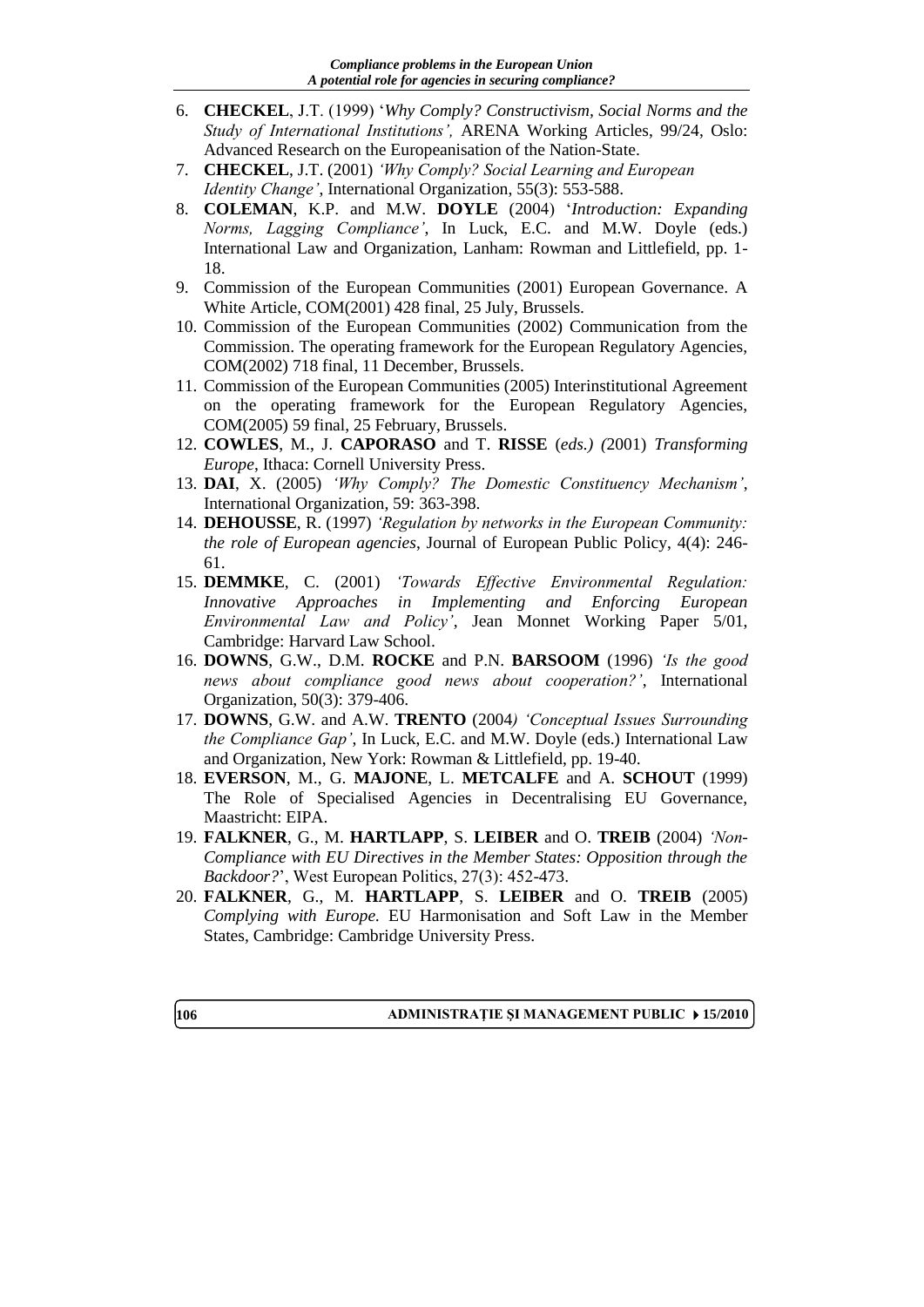- 21. **FAURE**, M. (2004) *'European Environmental Criminal Law: Do we really need it?*', European Environmental Law Review, pp. 18-29.
- 22. **FLINDERS**, M. (2004) '*Distributed public governance in the European Union'*, Journal of European Public Policy, 11(3): 520-544.
- 23. **GERADIN**, D. and N. **PETIT** (2004) '*The Development of Agencies at EU and National Levels: Conceptual Analysis and Proposals for Reform'*, Jean Monnet Working Article 01/04, , Cambridge: Harvard Law School.
- 24. **GERADIN**, D. (2005) *'The Development of European Regulatory Agencies: Lessons from the American*
- 25. *Experience'*, In Geradin, D., R. Muñoz and N. Petit (eds.) *Regulation through Agencies in the EU. A new paradigm of European governance*, Cheltenham: Edward Elgar, pp. 215-245.
- 26. **GERADIN**, D., R. **MUÑOZ** and N. **PETIT** (eds.) (2005) *Regulation through Agencies in the EU. A new paradigm of European governance*, Cheltenham: Edward Elgar.
- 27. **HAAS**, P.M. (1998) *'Compliance with EU directives: insights from international relations and comparative politics'*, Journal of European Public Policy, 5(1): 17-37.
- 28. **HÉRITIER**, A., D. **KERWER**, C. **KNILL**, D. **LEHMKUHL**, M. **TEUTSCH** and A. **DOUILLET** (2001) *Differential Europe. The European Union Impact on National Policymaking*, Lanham: Rowman & Littlefield.
- 29. **JORDAN**, A. (1999) '*The implementation of EU environmental policy: a policy problem without a political solution?'*, Environment and Planning C: Government and Policy, 17: 69-90.
- 30. **KELEMEN**, R.D. (2002) *'The Politics of 'Eurocratic'* Structure and the New European Agencies', West European Politics, 25(4): 93-118.
- 31. **KOH**, H.H. (1997) *'Why Do Nations Obey International Law'*, The Yale Law Journal, 106: 2599-2659.
- 32. Kreher, A. (1997) *'Agencies in the European Community – a step towards administrative integration in Europe,* Journal of European Public Policy, 4(2): 225-245.
- 33. **LAROUCHE**, P. (2005) *'Coordination of European and Member State Regulatory Policy: Horizontal, Vertical and Transversal Aspects'*, In Geradin, D., R. Muñoz and N. Petit (eds.) *Regulation through Agencies in the EU. A new paradigm of European governance*, Cheltenham: Edward Elgar, pp. 164- 179.
- 34. **LUCK**, E.C. (2004) *'Conclusion: Gaps, Commitments, and the Compliance Challenge'*, In Luck, E.C. and M.W. Doyle (eds.) International Law and Organization, New York: Rowman & Littlefield, pp. 303-330.
- 35. **MAGNETTE**, P. (2005) *'The Politics of Regulation in the European Union'*, In Geradin, D., R. Muñoz and N. Petit (eds.) Regulation through Agencies in the EU. A new paradigm of European governance, Cheltenham: Edward Elgar, pp. 3-22.
- 36. **MAJONE**, G. (1996) *Regulating Europe*, London: Routledge.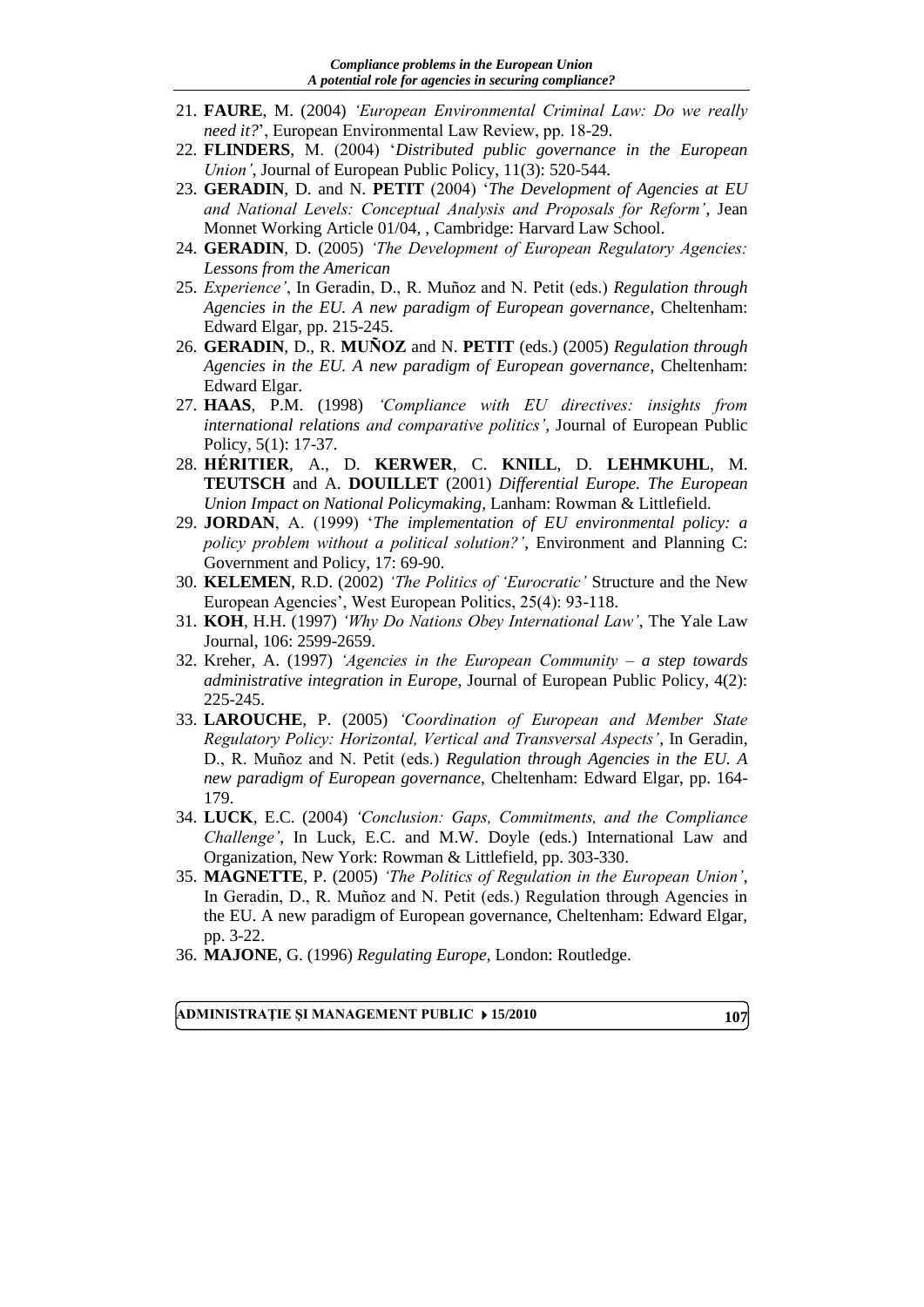- 37. **MAJONE**, G. (1997a) '*The new European agencies: regulation by information'*, Journal of European Public Policy, 4(2): 262-275.
- 38. **MAJONE**, G. (1997b) *'The Agency Model: The Growth of Regulation and Regulatory Institutions in the European Union'*, Eipascope 3, Maastricht: EIPA.
- 39. **MAJONE**, G. (2000) *'The Credibility Crisis of Community Regulation'*, Journal of Common Market Studies, 38(2): 273-302.
- 40. **MARCH**, J.G. and J.P. **OLSEN** (1*9*98) *'The Institutional Dynamics of International Political Orders'*, International Organization, 52(4): 943-969.
- 41. **MASTENBROEK**, E. (2005) *'EU Compliance: Still a 'Black Hole'?*', Journal of European Public Policy, 12(6): 1103-1120.
- 42. **MENDRINOU**, M. (1996) *'Non-compliance and the European Commission's role in integration'*, Journal of European Public Policy, 3(1): 1-22.
- 43. **MITCHELL**, R.B. (1996) '*Compliance theory: an overview'*, In Cameron, J. (ed.) Improving compliance with international environmental law, London: Earthscan, pp. 3-28.
- 44. **MORAVCSIK**, A. (1993) *'Preferences and Power in the European Community: a Liberal Intergovernmentalist Approach'*, Journal of Common Market Studies, 31(4): 473-523.
- 45. **MORAVCSIK**, A. (1997) *'Taking Preferences Seriously: A Liberal Theory of International Politics'*, International Organization, 51(4): 513-53.
- 46. **NEYER**, J. and M. **ZÜRN** (2001) *'Compliance in Comparative Perspective. The EU and Other International Institutions*', InIIS-Arbeitspapier, nr. 23/01, Universität Bremen.
- 47. **POLLITT**, C., K. **BATHGATE**, J. **CAULFIELD**, A. **SMULLEN** and C. **TALBOT** (2001) *'Agency Fever? Analysis of an International Policy Fashion'*, Journal of Comparative Policy Analysis: Research and Practice, 3: 271-290.
- 48. **RAUSTIALA**, K. and A.M. **SLAUGHTER** (2002) '*International Law, International Relations and Compliance'*, In Carlsnaes, W., T. Risse and B.A. Simmons (eds.) Handbook of International Relations, London: Sage Publications, pp. 538-558.
- 49. Scott, C. (2005) *'Agencies for European Regulatory Governance: A Regimes Approach'*, In Geradin, D., R. Muñoz and N. Petit (eds.) Regulation through Agencies in the EU. A new paradigm of European governance, Cheltenham: Edward Elgar, pp. 67-87.
- 50. **SHAPIRO**, M. (1997) '*The problems of independent agencies in the United States and the European Union'*, Journal of European Public Policy, 4(2): 276- 291.
- 51. **SIEDENTOPF**, Heinrich, and Jacques **ZILLER**, eds. (1988). *Making European Policies Work. The Implementation of Community Legislation in the Member States. Volume I Comparative Syntheses*. London: Sage.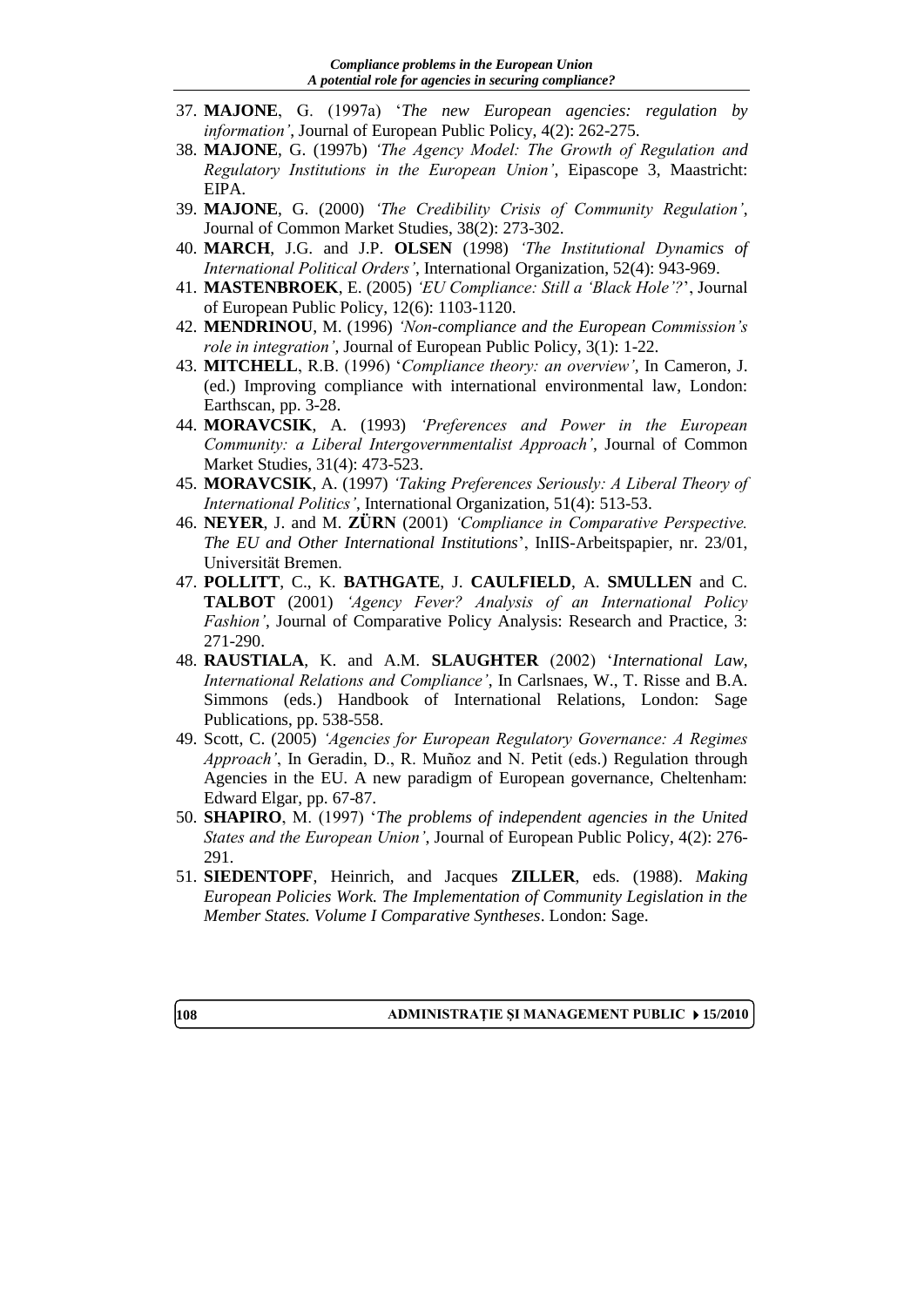- 52. **SVERDRUP**, U. (2003) *'Compliance and styles of conflict management in Europe'*, ARENA Working Articles, 08/3, Oslo: Advanced Research on the Europeanisation of the Nation-State.
- 53. **TALLBERG**, (2002) *'Paths to Compliance: Enforcement, Management, and the European Union'*, International Organization, 56(3): 609-643.
- 54. Tweede Kamer der Staten-Generaal (2003) Tussen beleid en uitvoering: lessen uit recent onderzoek van de Algemene Rekenkamer, Vergaderjaar 2002-2003, 28831, nr. 1-2, 's Gravenhage: Sdu Uitgevers.
- 55. **UNDERDAL**, A. (1998) *'Explaining Compliance and Defection: Three Models'*, European Journal of International Relations, 4(1): 5-30.
- 56. **VERSLUIS**, E. (2003) *Enforcement Matters.* Enforcement and Compliance of European Directives in Four Member States, Delft: Eburon.
- 57. **VOS**, E. (2000) *'Reforming the European Commission: what role to play for EU agencies'*, Common Market Law Review, 37: 1113-1134.
- 58. **VOS**, E. (2003) *'Agencies and the European Union'*, In Verhey, L. and T. Zwart (eds.) Agencies in European and Comparative Perspective, Antwerp: Intersentia, pp. 113-148.
- 59. **WAARDEN**, F. van (1995) *'Persistence of national policy styles: A study of their institutional foundations'*, In Waarden, F. van and B. Unger (eds.) Convergence or Diversity? Internationalization and Economic Policy Response, Aldershot: Avebury, pp. 333-372.
- 60. **WILLIAMS**, G. (2005) *'Monomaniacs or Schizophrenics?: Responsible Governance and the EU's Independent Agencies'*, *Political Studies*, 53: 82-99.
- 61. **YATAGANAS**, X.A. (2001) *'Delegation of Regulatory Authority in the European Union. The Relevance of the American Model of Independent Agencies'*, Jean Monnet Working Article, 3/01, Cambridge: Harvard Law School.
- 62. **ZÜRN**, M. and C. **JOERGES** (2005) *Law and Governance in Postnational Europe. Compliance beyond the Nation-State*, Cambridge: Cambridge University Press.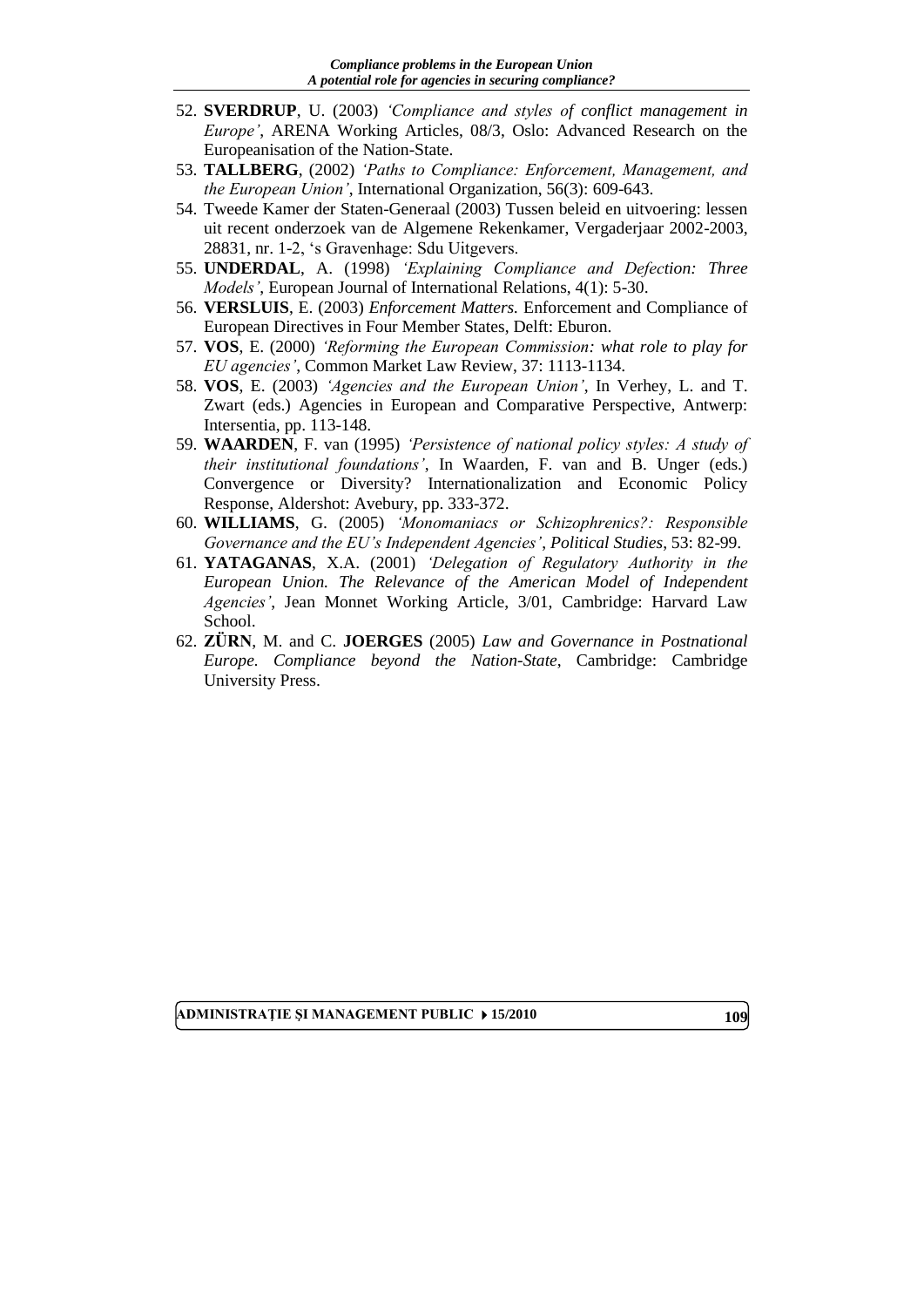- $\overline{a}$ Exceptions being, amongst others, Checkel, 2001; Börzel, 2002; Tallberg, 2002; Zürn and Joerges, 2005.
- Whereas *rationalism* claims that nations obey international law only to the extent that it serves national self-interest, the more extreme variant of *realism* goes one step further by arguing that international law is not really law because it cannot be enforced (Koh, 1997). Realists are skeptical about the impact of international treaties on behavior; 'legal constraints beyond the nation-state are non-existent or, at best, very weak' (Neyer and Zürn, 2001: 3).
- Falkner et al (2004) claim that this non-compliance out of opposition can occur in two variants: opposition through the backdoor (governments did not want the legislation and thus do not implement it) and opposition due to the wish to protect national patterns but without any dispute at the prior decision-making stage (i.e. because the country was not yet a member when the decision was taken).
- As compliance is thought to occur when the benefits outweigh the costs, a deviating solution can be found in increasing the benefits of cooperation. For example, the 'strategic' school argues that rational solutions can also be sought in subsidies, technological transfers or aid (Downs and Trento, 2004).
- Downs et al (1996) argue that the empirical findings of the managerial school must be treated with care as they suffer from selection problems. They thus dubb the managerial school the 'nofault' theory of compliance.
- Liberalism also emphasizes social mobilization and the importance of changing preferences, but here the existence of a liberal democracy is seen as crucial. As liberal governments are known to supply policies in response to societal demand, changes in preferences of societal actors can – via social mobilization and pressure – lead to changes in preferences of governments, which in turn may induce greater incentives to comply (e.g. Moravcsik, 1997).
- vii Beach does state, however, that such normative logics of actions will 'never fully determine choices regarding compliance' (Beach, 2005: 126) and are to be combined with instrumental calculations of actors.
- This article concentrates on the at this moment 19 Community agencies that were created under the EC Treaty. It therefore does not include agencies operating under the second or third pillar, internal bodies of the Commission or financial institutions such as the European Central Bank. For further information on EU agencies, see the 'agency website' of the European Union: [http://europa.eu.int/agencies/index\\_en.htm.](http://europa.eu.int/agencies/index_en.htm)
- The main reason for this is a change in the Treaty article(s) on which the founding regulations of the agencies are based. While the first agencies were mainly based on article 308 (TEC) which permits Community action in areas not covered by the Treaty, the latest agencies are based on articles referring to specific policy domains.
- <sup>x</sup> Would the Constitutional Treaty be ratified, agencies will be named in several articles of the Treaty (e.g. in relation to transparency (I-50) or the right to access documents (II-102)), but nowhere reference is made of more procedural requirements and thus the changes 'essentially remain of a cosmetic nature' (Geradin, 2005: 222).
- xi Case 9/56, *Meroni & Co., Industrie Metallurgiche S.p.A. v. High Authority*, [1957-58] ECR 133 and Case 10/56, *Meroni & Co., Industrie Metallurgiche S.p.A. v. High Authority*, [1957-58] ECR 157.
- <sup>xii</sup> One has to keep in mind that different scholars depart from different classifications. Flinders (2004), for example, distinguishes the two categories of 'executive' and 'regulatory' agencies, Geradin and Petit (2004) identify a third category of 'decision-making' agencies and Vos (2003) refers to four distinct types with 'information', 'management' and two categories of 'regulatory' agencies.
- $\overline{x}$ <sup>xiii</sup> (1) European Centre for the Development of Vocational Training, (2) European Foundation for the Improvement of Living and Working Conditions and (3) European Agency for Safety and Health at Work.